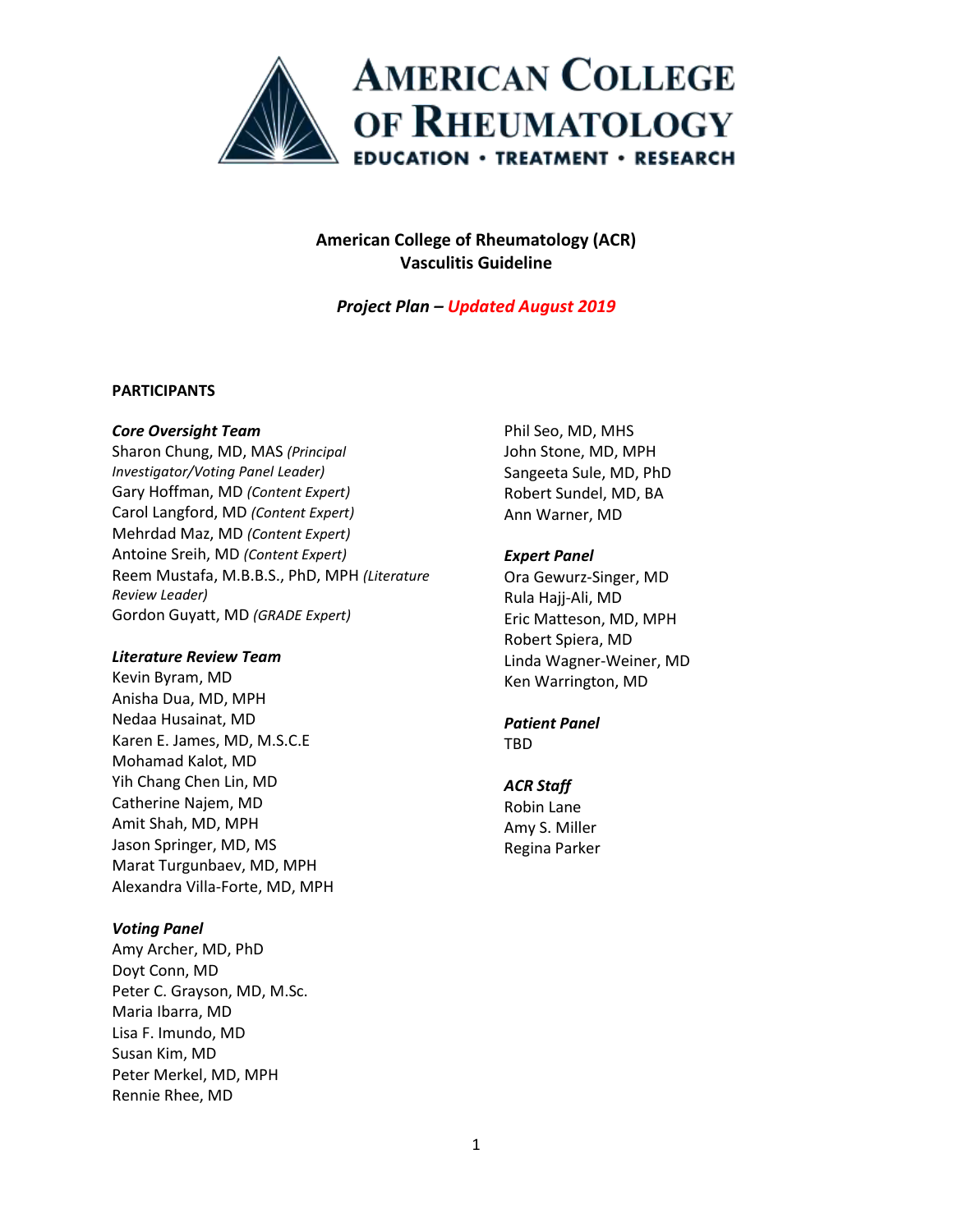

*Project Plan – Updated August 2019*

| 2 | ORGANIZATIONAL LEADERSHIP AND SUPPORT |
|---|---------------------------------------|
|   |                                       |

 This project of the American College of Rheumatology (ACR) has the broad objective of developing an

- evidence-based clinical practice guideline related to the treatment and management of systemic vasculitis.
- **BACKGROUND**
- 

The ACR has previously not developed guidelines for the management of systemic vasculitis. The

diagnosis, treatment, and monitoring of these diseases can be challenging given their rarity and the

paucity of large, randomized clinical trials to guide therapy. Therefore, the ACR convened the Vasculitis

Guideline core leadership team to develop evidence-based guidelines for the management of systemic

vasculitis. The group was encouraged to scope broadly, without mandate to cover a specific type of

vasculitis. It was recognized that one set of guidelines could not cover the entire spectrum of vasculitic

diseases, and that vasculitides not addressed in this initial effort could be covered in future guidelines.

At the group's first in-person meeting in June 2017, the Core Oversight Team, Voting Panel, and Expert

Panel discussed the scope that should be covered in this initial guideline effort. The 2012 International

Chapel Hill Consensus Conference Nomenclature (1) was used as the basis for categorizing the

vasculitides to be considered. For this initial effort, the vasculitides in the major categories—large,

medium, and small vessel vasculitis—were prioritized given their prevalence compared to other

categories of vasculitis. After discussion, the group members elected to focus on large and medium

vessel vasculitides, due to the need for clinical guidelines for these diseases and the available evidence

upon which these guidelines could be based.

Using the Chapel Hill Consensus Conference nomenclature, the large vessel vasculitides covered in these

guidelines are Takayasu arteritis and giant cell arteritis. The medium vessel vasculitides covered in this

guideline are Kawasaki disease and polyarteritis nodosa. Of note, cutaneous polyarteritis nodosa and

hepatitis B-related vasculitis will not be reviewed in this guideline since these two entities are included

in other Chapel Hill Consensus Conference nomenclature categories (single-organ vasculitis and

vasculitis associated with probable etiology, respectively). These vasculitides, and others not discussed

in this guideline, can be considered for future guideline development efforts.

The Vasculitis Guideline group intends for these guidelines to be applicable to both adults and children

affected by these diseases. Thus, the group is comprised of both adult and pediatric rheumatologists,

and the questions addressed in this guideline apply to both adults and children.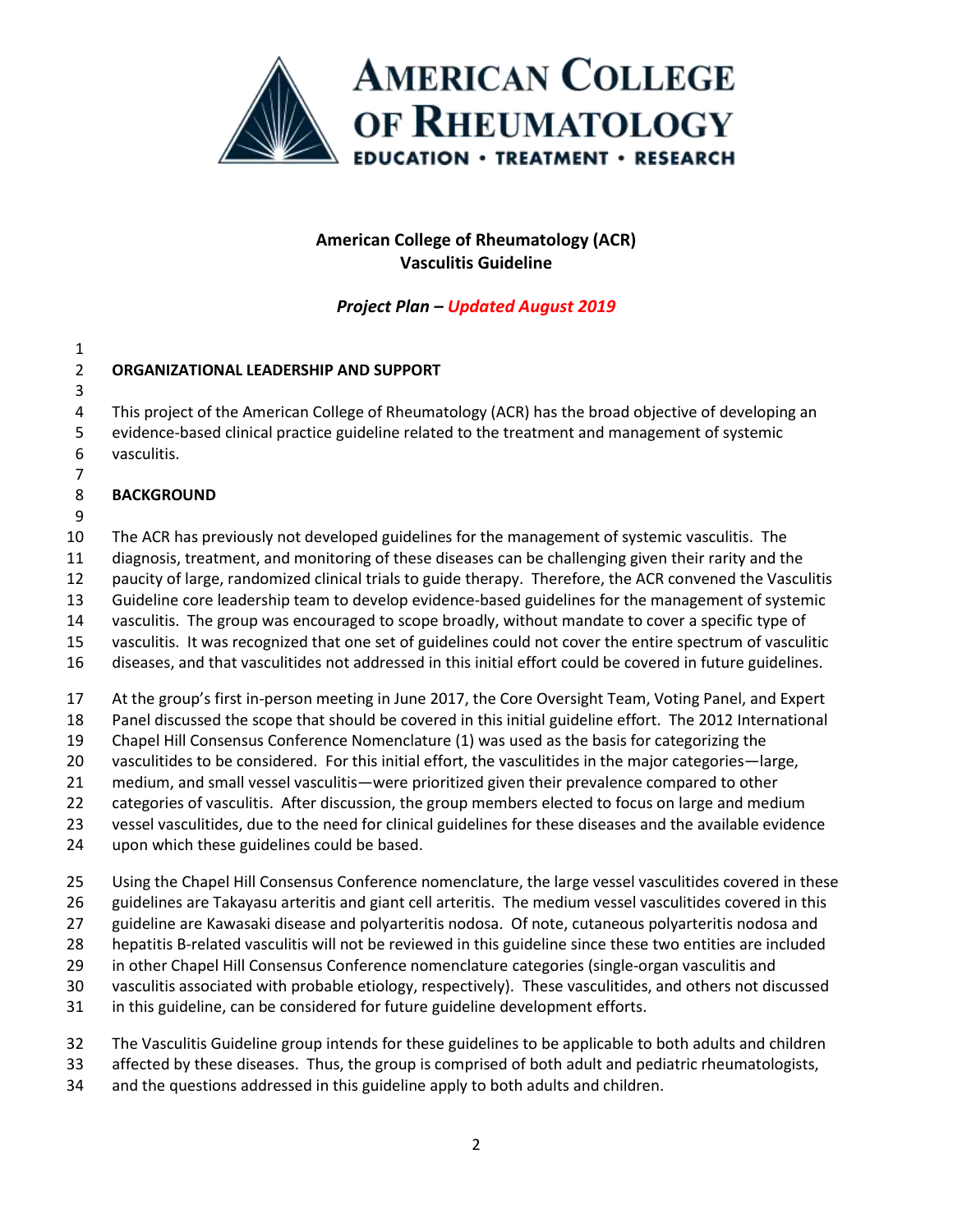

| 35       |                                                                                                                                                                                                               |                                                                                                              |  |  |
|----------|---------------------------------------------------------------------------------------------------------------------------------------------------------------------------------------------------------------|--------------------------------------------------------------------------------------------------------------|--|--|
| 36       |                                                                                                                                                                                                               |                                                                                                              |  |  |
| 37       | <b>OBJECTIVES</b>                                                                                                                                                                                             |                                                                                                              |  |  |
| 38       |                                                                                                                                                                                                               |                                                                                                              |  |  |
| 39       |                                                                                                                                                                                                               | The objective of this project is to develop recommendations informing the use of diagnostic testing,         |  |  |
| 40       |                                                                                                                                                                                                               | pharmacologic treatments, and non-pharmacologic interventions for the management of large vessel             |  |  |
| 41       |                                                                                                                                                                                                               | vasculitis (giant cell arteritis and Takayasu arteritis) and medium vessel vasculitis (non-hepatitis-related |  |  |
| 42       |                                                                                                                                                                                                               | polyarteritis nodosa and Kawasaki disease).                                                                  |  |  |
| 43<br>44 |                                                                                                                                                                                                               | Specifically, we aim to:                                                                                     |  |  |
| 45       |                                                                                                                                                                                                               |                                                                                                              |  |  |
| 46       |                                                                                                                                                                                                               | 1. Develop recommendations for the use of clinical, laboratory, and imaging studies that                     |  |  |
| 47       |                                                                                                                                                                                                               | contribute to the diagnosis and can be used to monitor large and medium vessel vasculitis.                   |  |  |
| 48       | 2.                                                                                                                                                                                                            | Develop recommendations for the use of glucocorticoids, non-glucocorticoid and biologic                      |  |  |
| 49       |                                                                                                                                                                                                               | immunosuppressive agents, and non-pharmacologic interventions for the management of large                    |  |  |
| 50       |                                                                                                                                                                                                               | and medium vessel vasculitis based on considerations of both efficacy and safety.                            |  |  |
| 51       |                                                                                                                                                                                                               |                                                                                                              |  |  |
| 52       | <b>METHODS</b>                                                                                                                                                                                                |                                                                                                              |  |  |
| 53       |                                                                                                                                                                                                               |                                                                                                              |  |  |
| 54       |                                                                                                                                                                                                               | <b>Identification of Studies</b>                                                                             |  |  |
| 55       |                                                                                                                                                                                                               |                                                                                                              |  |  |
| 56       | Literature search strategies, based on PICO questions (Population/patients, Intervention, Comparator,                                                                                                         |                                                                                                              |  |  |
| 57       | and Outcomes; see Appendix A) will be developed by the principal investigators, systematic literature                                                                                                         |                                                                                                              |  |  |
| 58<br>59 | review leader, and a research librarian, with input from the Core Team. The search strategies will be<br>peer reviewed by another medical librarian using Peer Review of Electronic Search Strategies (PRESS) |                                                                                                              |  |  |
| 60       | (2). Searches will be performed in OVID Medline (1946 +), Embase (1974 +), the Cochrane Library, and                                                                                                          |                                                                                                              |  |  |
| 61       | PubMed (mid-1960s +).                                                                                                                                                                                         |                                                                                                              |  |  |
| 62       |                                                                                                                                                                                                               |                                                                                                              |  |  |
| 63       |                                                                                                                                                                                                               | The search strategies will be developed using the controlled vocabulary or thesauri language for each        |  |  |
| 64       | database: Medical Subject Headings (MeSH) for OVID Medline, PubMed and Cochrane Library; and                                                                                                                  |                                                                                                              |  |  |
| 65       | Emtree terms for Embase. Text words will also be used in OVID Medline, PubMed, and Embase, and                                                                                                                |                                                                                                              |  |  |
| 66       |                                                                                                                                                                                                               | keyword/title/abstract words in the Cochrane Library.                                                        |  |  |
| 67       |                                                                                                                                                                                                               |                                                                                                              |  |  |
| 68       | Search Limits                                                                                                                                                                                                 |                                                                                                              |  |  |
| 69       |                                                                                                                                                                                                               |                                                                                                              |  |  |
| 70<br>71 |                                                                                                                                                                                                               | Only English language articles will be retrieved.                                                            |  |  |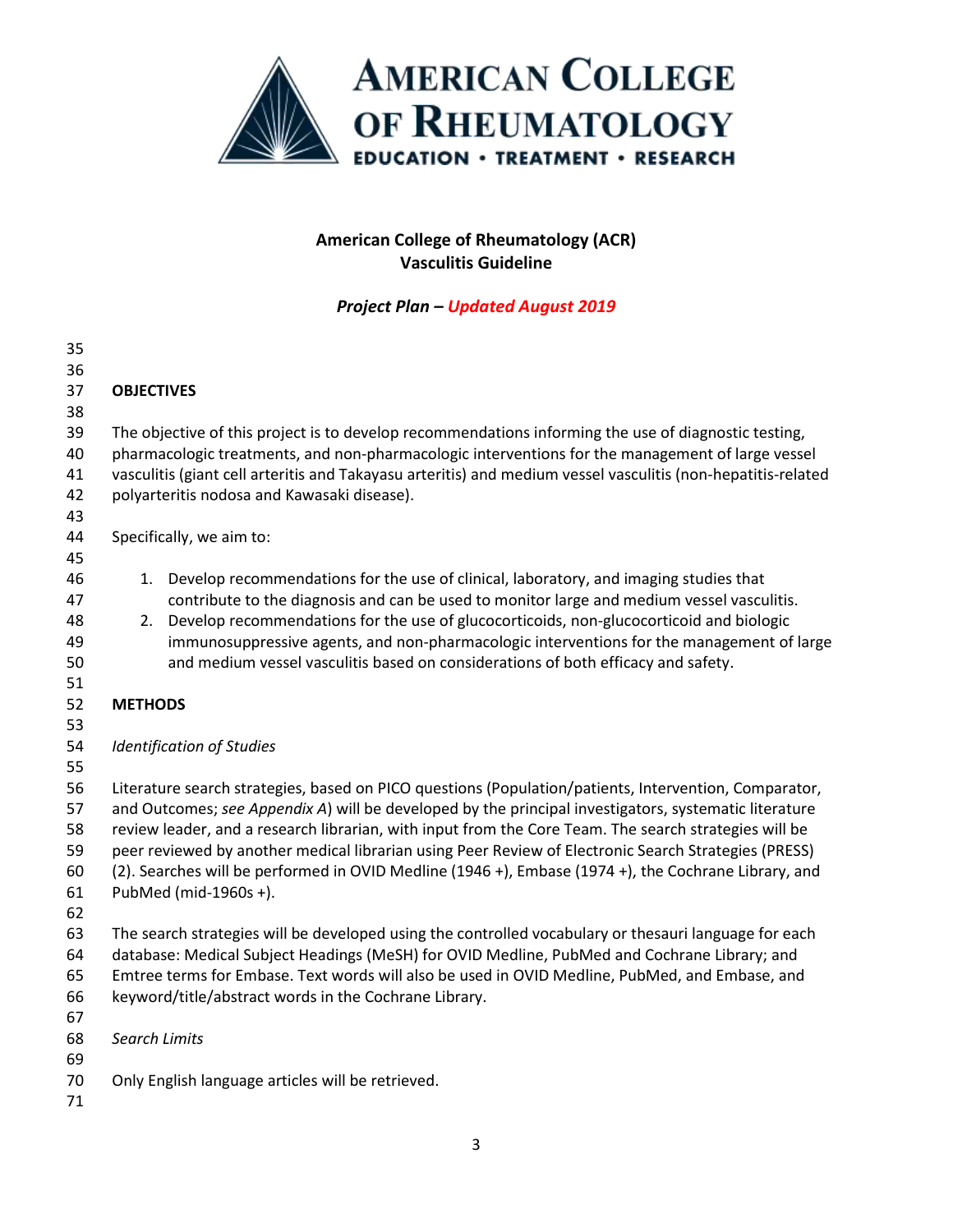

| 72  |                                                                                                            |                                                                                                      |  |  |  |  |
|-----|------------------------------------------------------------------------------------------------------------|------------------------------------------------------------------------------------------------------|--|--|--|--|
| 73  |                                                                                                            | Grey Literature                                                                                      |  |  |  |  |
| 74  |                                                                                                            |                                                                                                      |  |  |  |  |
| 75  |                                                                                                            | The websites of appropriate agencies, such as the Agency for Healthcare Research and Quality (AHRQ), |  |  |  |  |
| 76  |                                                                                                            | will be searched for peer-reviewed reports not indexed by electronic databases.                      |  |  |  |  |
| 77  |                                                                                                            |                                                                                                      |  |  |  |  |
| 78  |                                                                                                            | Literature Search Update                                                                             |  |  |  |  |
| 79  |                                                                                                            |                                                                                                      |  |  |  |  |
| 80  |                                                                                                            | Literature searches will be updated just before the voting panel meeting to ensure completeness.     |  |  |  |  |
| 81  |                                                                                                            |                                                                                                      |  |  |  |  |
| 82  |                                                                                                            | Inclusion/Exclusion Criteria                                                                         |  |  |  |  |
| 83  |                                                                                                            |                                                                                                      |  |  |  |  |
| 84  |                                                                                                            | See PICO questions (Appendix A), which outline the defined patient population, interventions,        |  |  |  |  |
| 85  |                                                                                                            | comparators and outcomes.                                                                            |  |  |  |  |
| 86  |                                                                                                            |                                                                                                      |  |  |  |  |
| 87  |                                                                                                            | Management of Studies and Data                                                                       |  |  |  |  |
| 88  |                                                                                                            |                                                                                                      |  |  |  |  |
| 89  |                                                                                                            | References and abstracts will be imported into bibliographic management software (Reference          |  |  |  |  |
| 90  | Manager) (3), duplicates removed, and exported to Distiller SR, a web-based systematic review manager      |                                                                                                      |  |  |  |  |
| 91  | (4). Screening and data abstraction forms will be created in Distiller SR. Search results will be divided  |                                                                                                      |  |  |  |  |
| 92  | among reviewers, and two reviewers will screen each title/abstract, with disagreements at the              |                                                                                                      |  |  |  |  |
| 93  | title/abstract screening stage defaulting to inclusion for full manuscript review. Following the same dual |                                                                                                      |  |  |  |  |
| 94  | review process, disagreements at the full manuscript screening stage will be discussed and adjudicated     |                                                                                                      |  |  |  |  |
| 95  | by the literature review leadership, if necessary.                                                         |                                                                                                      |  |  |  |  |
| 96  |                                                                                                            |                                                                                                      |  |  |  |  |
| 97  | Phases                                                                                                     |                                                                                                      |  |  |  |  |
| 98  |                                                                                                            |                                                                                                      |  |  |  |  |
| 99  |                                                                                                            | 1. A search for randomized controlled trials and observational studies about interventions aimed     |  |  |  |  |
| 100 |                                                                                                            | at the diagnostic testing, pharmacologic treatments, and non-pharmacologic interventions for         |  |  |  |  |
| 101 |                                                                                                            | the management of large vessel vasculitis (giant cell arteritis and Takayasu arteritis) and          |  |  |  |  |
| 102 |                                                                                                            | medium vessel vasculitis (non-hepatitis-related polyarteritis nodosa and Kawasaki disease) will      |  |  |  |  |
| 103 |                                                                                                            | be performed to determine existing studies covering outcomes of interest. Subsequently,              |  |  |  |  |
| 104 |                                                                                                            | identified studies will be assessed using the RevMan (5) and GRADE Pro tools (6).                    |  |  |  |  |
| 105 |                                                                                                            | 2. Chosen studies will be assessed for risk of bias using modified versions of the Cochrane Risk of  |  |  |  |  |
| 106 |                                                                                                            | Bias tool (7) and the Newcastle-Ottawa Scale (8).                                                    |  |  |  |  |
| 107 | 3.                                                                                                         | Additionally, recently published systematic reviews covering outcomes of interest will also be       |  |  |  |  |
| 108 |                                                                                                            | sought and used for reference cross-checking.                                                        |  |  |  |  |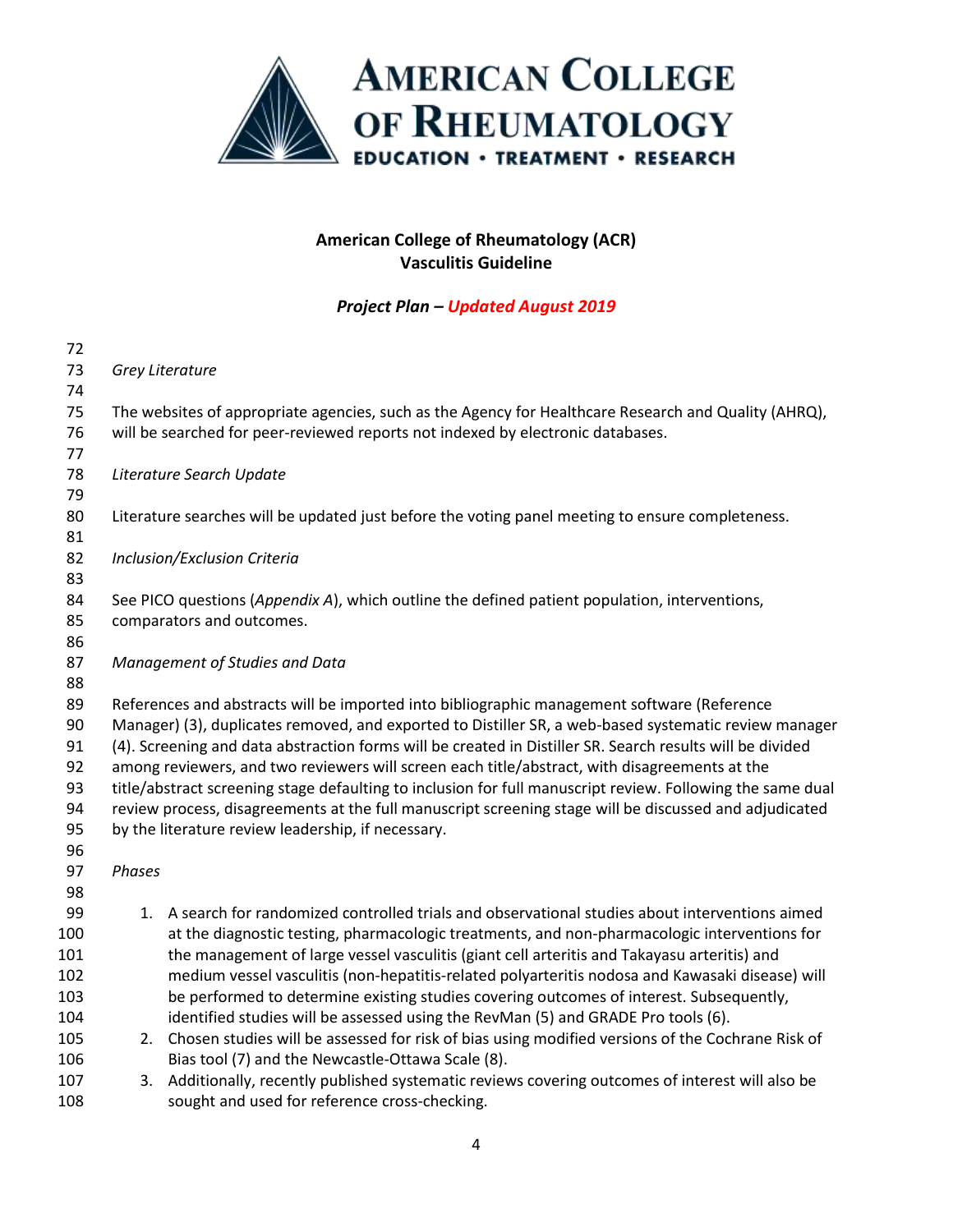

*Project Plan – Updated August 2019*

 *GRADE Methodology*  GRADE methodology (9) will be used in this project to grade available evidence and facilitate development of recommendations. The certainty in the evidence (also known as 'quality' of evidence) will be graded as high, moderate, low or very low. The strength of recommendations will be graded as strong or conditional. The strength of recommendations will not depend solely on the certainty in the evidence, but also on patient preferences and values, and the weight between benefits and harms. A series of articles that describe the GRADE methodology can be found on the GRADE working group's 118 website[: www.gradeworkinggroup.org.](http://www.gradeworkinggroup.org/) *Analysis and Synthesis*  The literature review team will analyze and synthesize data from included studies that address the PICO questions. An evidence profile, including a GRADE Summary of Findings table, will be prepared for each PICO question using Review Manager (RevMan) (3) and GRADEprofiler (GRADEpro) software (6). The Summary of Findings table contains the benefits and harms for each outcome across studies, the assumed and corresponding risk for comparators and interventions (95% CI), the absolute risk and relative effect (95% CI), the number of participants/number of studies, and the certainty in the evidence for each critical and important outcome (i.e., high, moderate, low or very low). The evidence profile documents the overall certainty in the evidence for each critical and important outcome across studies and summarizes the rationale of the GRADE criteria for downgrading (risk of bias, inconsistency, indirectness, imprecision and publication bias), or upgrading the certainty in a body of evidence (large magnitude of effect, dose-response gradient, and all plausible confounding that would reduce a demonstrated effect). *Development of Recommendation Statements*  PICO questions will be revised into drafted recommendation statements. Using the GRADE Evidence Profiles and Summaries of Findings tables, the voting panel, consisting of eight adult rheumatologists, four pediatric rheumatologists, and patient representatives, will consider the drafted recommendation statements in two stages. The first assessment will be done individually, and the results will be anonymous; this vote will only be used to determine where consensus might or might not already exist 143 and develop the voting panel meeting agenda. At the face-to-face voting panel meeting, chaired by the principal investigator, the panelists will discuss the evidence in the context of their clinical experience 145 and expertise to arrive at consensus on the final recommendations. The voting panel meeting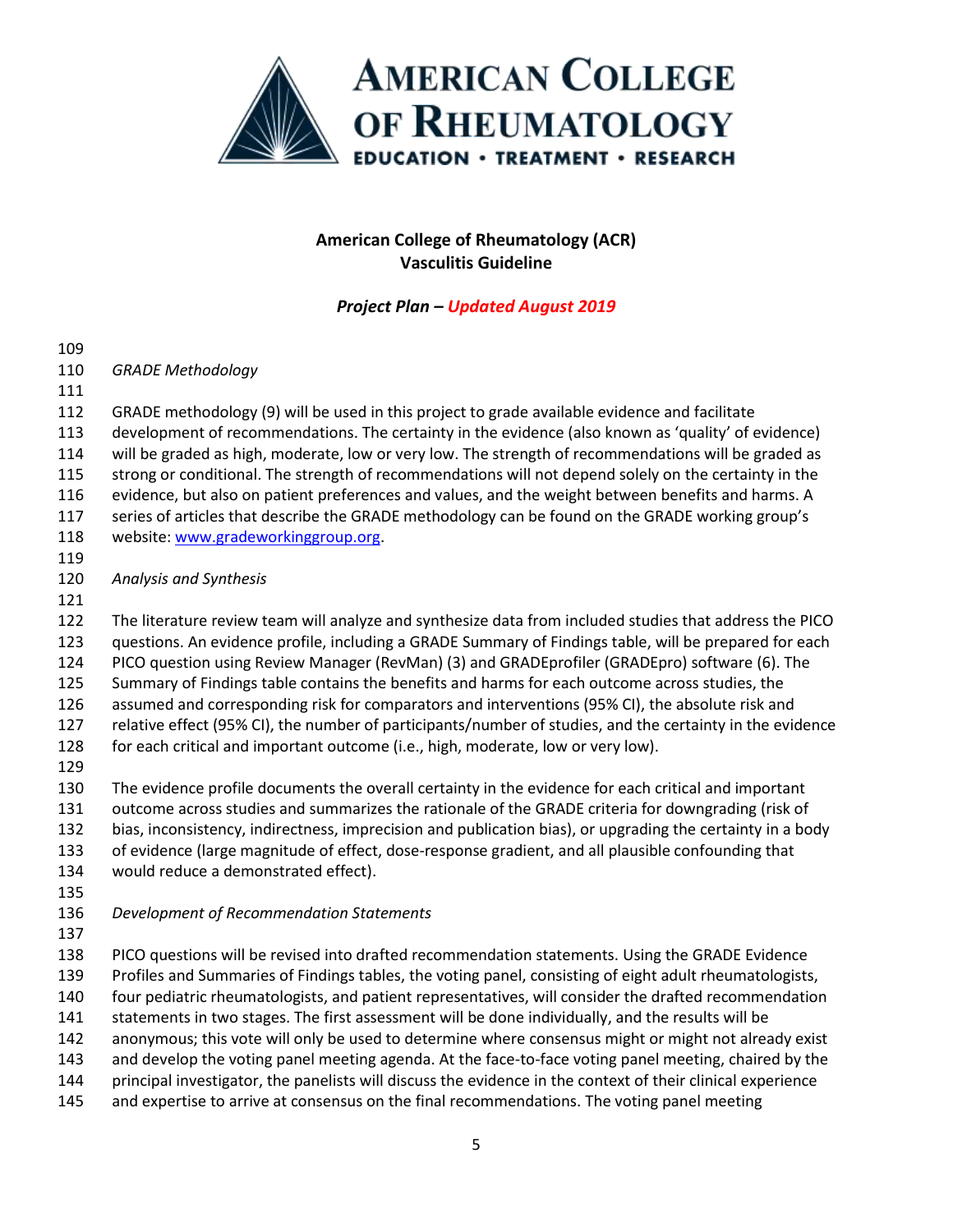

| 146        |                                                                                                      | discussions will be supported by the literature review leader, the GRADE expert, and selected members                 |  |  |  |  |
|------------|------------------------------------------------------------------------------------------------------|-----------------------------------------------------------------------------------------------------------------------|--|--|--|--|
| 147        | of the literature review team, who will attend the meeting to provide details about the evidence, as |                                                                                                                       |  |  |  |  |
| 148        | requested. Voting panel discussions and decisions will be informed by a separately convened patient  |                                                                                                                       |  |  |  |  |
| 149        | panel, which will meet in the days before the voting panel meeting, to provide unique patient        |                                                                                                                       |  |  |  |  |
| 150        |                                                                                                      | perspectives on the drafted recommendations based on their experiences and the available literature.                  |  |  |  |  |
| 151        |                                                                                                      |                                                                                                                       |  |  |  |  |
| 152        |                                                                                                      | PLANNED APPENDICES (AT MINIMUM)                                                                                       |  |  |  |  |
| 153        |                                                                                                      |                                                                                                                       |  |  |  |  |
| 154        |                                                                                                      | A. Final literature search strategies                                                                                 |  |  |  |  |
| 155        |                                                                                                      | B. GRADE evidence profiles and summary of findings tables for each PICO question                                      |  |  |  |  |
| 156        |                                                                                                      |                                                                                                                       |  |  |  |  |
| 157        | <b>AUTHORSHIP</b>                                                                                    |                                                                                                                       |  |  |  |  |
| 158<br>159 |                                                                                                      | Authorship of the guideline will include: principal investigator, Dr. Sharon Chung, as the lead author and            |  |  |  |  |
| 160        |                                                                                                      | voting panel leader; Dr. Hassan Murad, literature review leader; Drs. Gary Hoffman, Carol Langford,                   |  |  |  |  |
| 161        |                                                                                                      | Mehrdad Maz, and Antoine Sreih, content experts; and Dr. Gordon Guyatt, GRADE expert. Members of                      |  |  |  |  |
| 162        |                                                                                                      | the literature review team and voting panel will also be authors. The PI will determine final authorship,             |  |  |  |  |
| 163        | dependent on the efforts made by individuals throughout the guideline development process, using     |                                                                                                                       |  |  |  |  |
| 164        | international authorship standards as guidance.                                                      |                                                                                                                       |  |  |  |  |
| 165        |                                                                                                      |                                                                                                                       |  |  |  |  |
| 166        |                                                                                                      | DISCLOSURES/CONFLICTS OF INTEREST                                                                                     |  |  |  |  |
| 167        |                                                                                                      |                                                                                                                       |  |  |  |  |
| 168        |                                                                                                      | The ACR's disclosure and COI policies for guideline development will be followed for this project. These              |  |  |  |  |
| 169        | can be found in the ACR Guideline Manual on this page of the ACR web site, under Policies &          |                                                                                                                       |  |  |  |  |
| 170        |                                                                                                      | Procedures. See Appendix B for participant disclosures.                                                               |  |  |  |  |
| 171        |                                                                                                      |                                                                                                                       |  |  |  |  |
| 172        | <b>REFERENCES</b>                                                                                    |                                                                                                                       |  |  |  |  |
| 173        |                                                                                                      |                                                                                                                       |  |  |  |  |
| 174        | 1.                                                                                                   | Jennette JC, Falk RJ, Bacon PA, Basu N, Cid MC, Ferrario F, et al. 2012 revised International                         |  |  |  |  |
| 175        |                                                                                                      | Chapel Hill Consensus Conference Nomenclature of Vasculitides. Arthritis Rheum. 2013;65:1-11.                         |  |  |  |  |
| 176        | 2.                                                                                                   | Sampson M, McGowan J, Lefebvre C, Moher D, Grimshaw J. PRESS: Peer Review of Electronic                               |  |  |  |  |
| 177        |                                                                                                      | Search Strategies. Ottawa: Canadian Agency for Drugs and Technologies in Health; 2008.                                |  |  |  |  |
| 178        | 3.                                                                                                   | Review Manager [software]. Oxford (UK): Cochrane Collaboration; 2013.                                                 |  |  |  |  |
| 179        |                                                                                                      | http://ims.cochrane.org/revman<br>DistillerSR. Ottawa, Canada: Evidence Partners; 2013. http://systematic-review.net/ |  |  |  |  |
| 180<br>181 | 4.<br>5.                                                                                             | Reference Manager [software]. Thomson Reuters; 2013. http://www.refman.com/                                           |  |  |  |  |
|            |                                                                                                      |                                                                                                                       |  |  |  |  |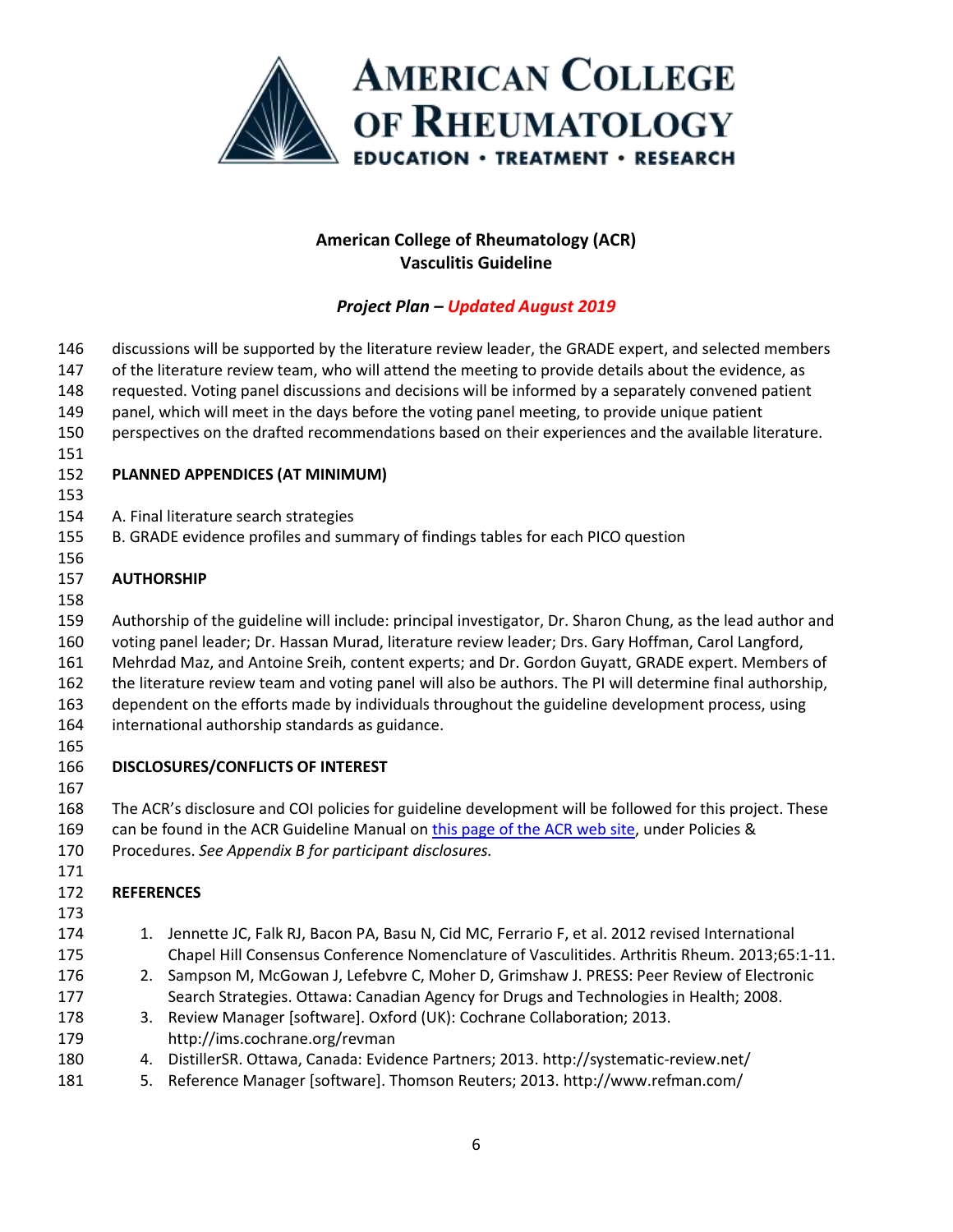

- 6. GRADEprofiler [software]. Oxford (UK): Cochrane Collaboration; 2013. http://ims.cochrane.org/revman/gradepro 7. Higgins JPT, Green S (editors). Cochrane Handbook for Systematic Reviews of Interventions Version 5.1.0 [updated March 2011]. The Cochrane Collaboration, 2011. Available:
- http://handbook.cochrane.org.
- 8. Wells GA, Shea B, O'Connell D, Welch V, Losos M, Tugwell P. The Newcastle-Ottawa Scale (NOS) for assessing the quality of nonrandomised studies in meta-analyses. 2010. Available: http://www.ohri.ca/programs/clinical\_epidemiology/oxford.asp
- 9. GRADE guidelines best practices using the GRADE framework. 2013. Available:
- http://www.gradeworkinggroup.org/publications/JCE2011.htm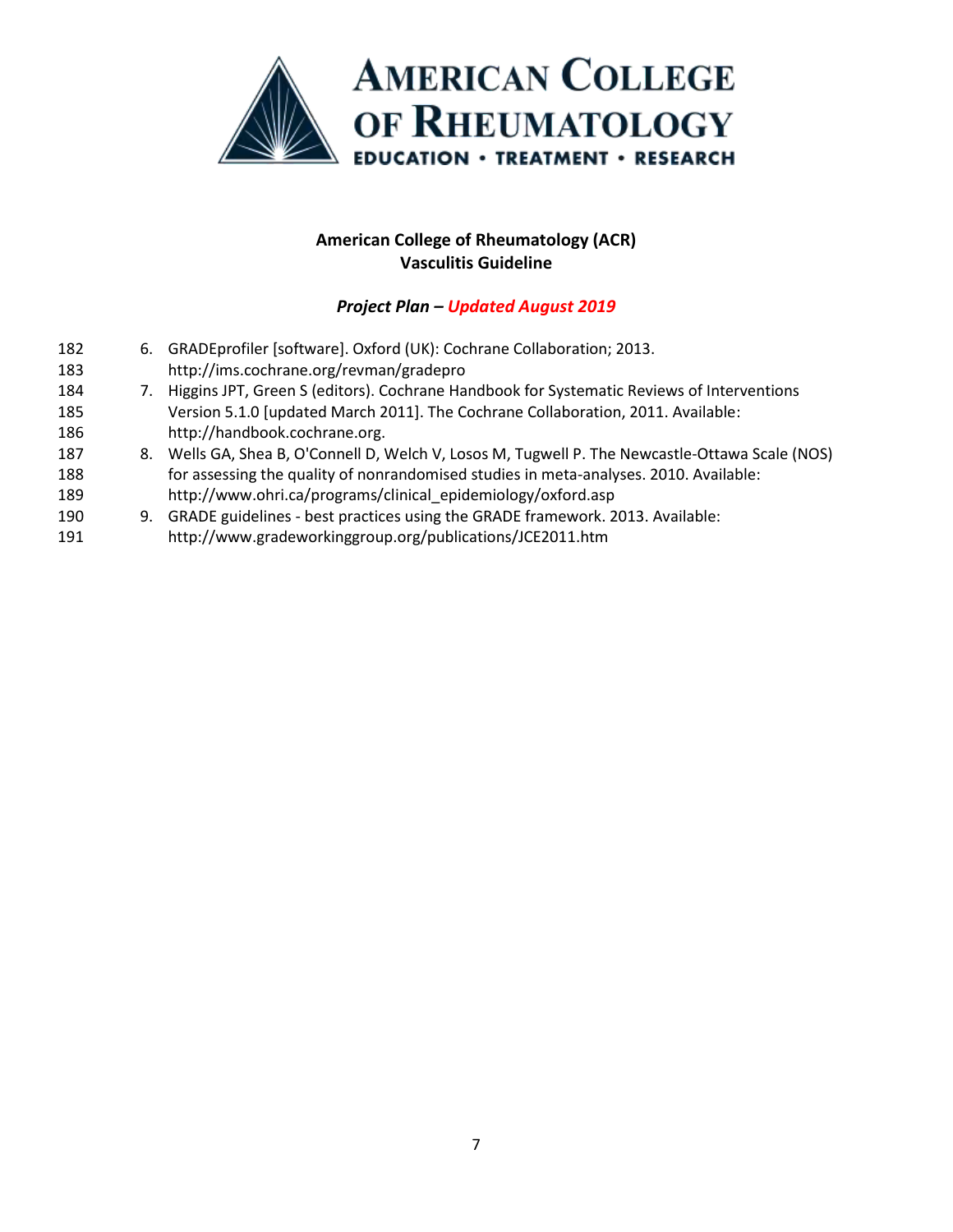

*Project Plan – Updated August 2019*

### **APPENDIX A – PICO Questions**

#### 

### **TAKAYASU ARTERITIS (TAK)**

**Definitions:**

| 196 | А. |                   | Disease states                                                                                                                 |
|-----|----|-------------------|--------------------------------------------------------------------------------------------------------------------------------|
| 197 |    |                   | Suspected disease: clinical symptoms or signs suggestive of TAK and not explained by other conditions                          |
| 198 |    |                   | Active disease: new, persistent, or worsening clinical symptoms and/or signs attributed to TAK and not related to prior damage |
| 199 |    | 3.                | Remission: absence of new or worsening clinical symptoms or signs attributed to TAK on or off immunosuppressive therapy        |
| 200 |    | 4.                | Refractory: persistent active disease despite an appropriate course of immunosuppressive therapy                               |
| 201 |    | 5.                | Relapse: recurrence of active disease following a period of remission                                                          |
| 202 |    |                   |                                                                                                                                |
| 203 |    | <b>B.</b> Therapy |                                                                                                                                |
| 204 |    |                   | Pulse intravenous glucocorticoids:                                                                                             |
| 205 |    |                   | • Adults: methylprednisolone 500-1000 mg given intravenously for 3-5 days or equivalent                                        |
| 206 |    |                   | • Children: methylprednisolone 30 mg/kg/day (maximum 1000 mg/day) for 3-5 days or equivalent                                   |
| 207 |    |                   | 2. High dose oral glucocorticoids:                                                                                             |
| 208 |    |                   | • Adults: prednisone 1 mg/kg/day (generally up to 80 mg/day) or equivalent                                                     |
| 209 |    |                   | • Children: prednisone 1-2 mg/kg/day (generally up to 60 mg/day) or equivalent                                                 |
| 210 |    |                   | 3. Moderate dose oral glucocorticoids:                                                                                         |
| 211 |    |                   | • Adults: prednisone 0.25-0.5 mg/kg/day (generally between 10-40 mg/day) or equivalent                                         |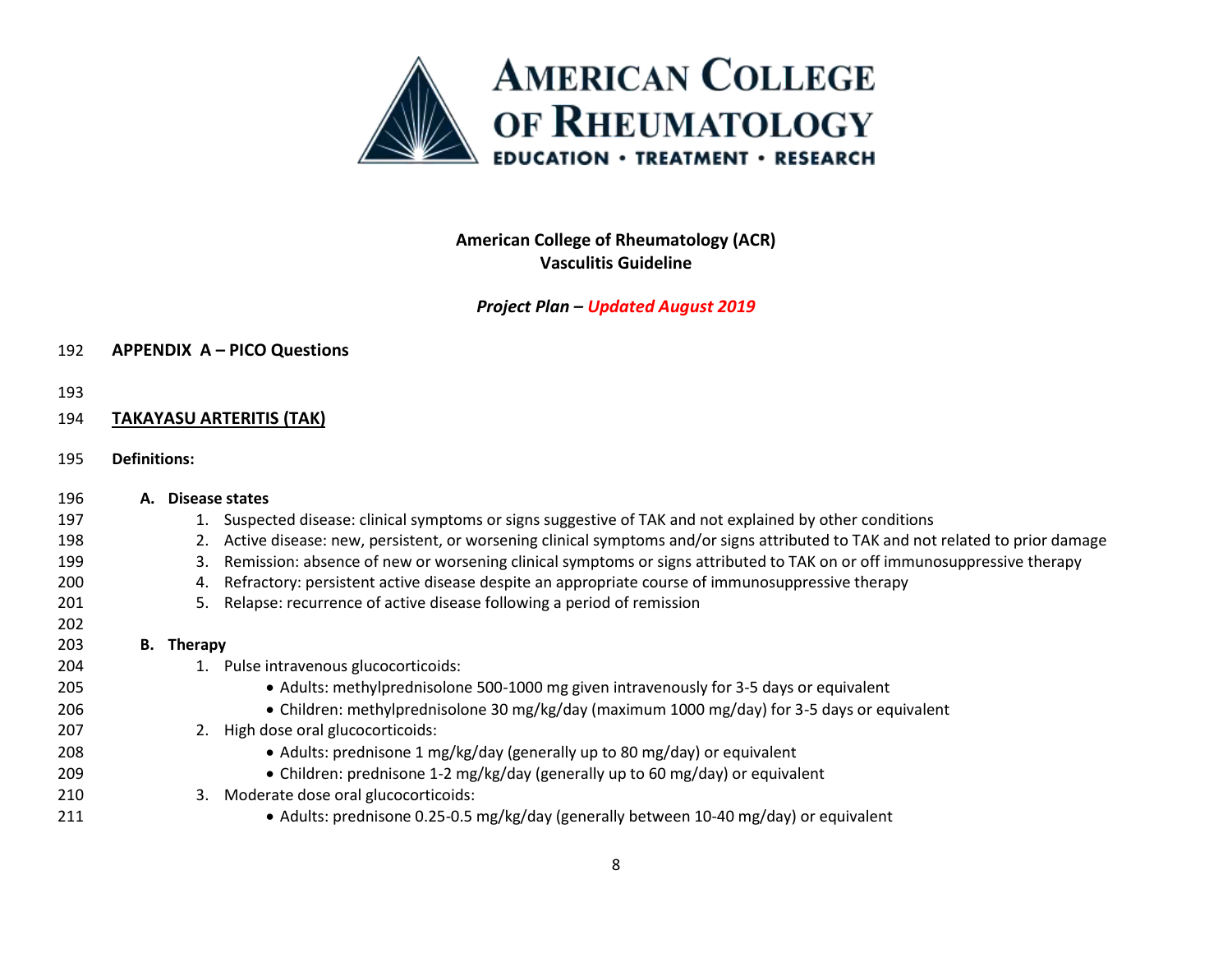

|     |    | • Children: prednisone ~0.5 mg/kg/day (generally 10-30 mg/day) or equivalent                                                    |
|-----|----|---------------------------------------------------------------------------------------------------------------------------------|
| 213 |    | 4. Low dose oral glucocorticoids:                                                                                               |
| 214 |    | • Adults: prednisone $\leq 10$ mg/day or equivalent                                                                             |
| 215 |    | • Children: prednisone $\leq$ 0.2 mg/kg/day (maximum 10 mg/day) or equivalent                                                   |
| 216 | 5. | Non-glucocorticoid immunosuppressive therapy: azathioprine (AZA), cyclophosphamide (CYC), leflunomide (LEF), methotrexate       |
| 217 |    | (MTX), mycophenolate mofetil/mycophenolate sulfate/mycophenolic acid (MMF)                                                      |
| 218 | 6. | Biologics: $TNF\alpha$ inhibitors, tocilizumab                                                                                  |
| 219 |    | Surgical intervention: angioplasty, stent placement, vascular bypass, or grafting                                               |
| 220 |    |                                                                                                                                 |
| 221 | C. | Disease assessments                                                                                                             |
| 222 |    | Clinical monitoring: Assessing for clinical signs and symptoms of active disease (4 extremity blood pressure monitoring, pulse  |
| 223 |    | and bruit assessment, evaluation for valvular insufficiency murmurs) and obtaining clinical labs including inflammatory markers |
| 224 | 2. | Inflammatory markers: Sedimentation rate, C-reactive protein                                                                    |
| 225 | 3. | Non-invasive imaging: CT angiogram, MR angiogram, PET, vascular ultrasound                                                      |
| 226 | 4. | Invasive imaging: Conventional catheter-based angiogram                                                                         |
| 227 |    |                                                                                                                                 |
| 228 | D. | <b>Disease-related outcomes</b>                                                                                                 |
| 229 | 1. | Activity as determined by the Birmingham Vasculitis Activity Score (BVAS) or study-specific disease activity assessment         |
| 230 | 2. | Damage as determined by the Vasculitis Damage Index (VDI) or study-specific disease damage measure                              |
| 231 | 3. | Clinical symptoms and organ damage attributable to disease                                                                      |
| 232 | 4. | Relapse                                                                                                                         |
| 233 | 5. | Death                                                                                                                           |
| 234 | 6. | Patient-reported outcomes                                                                                                       |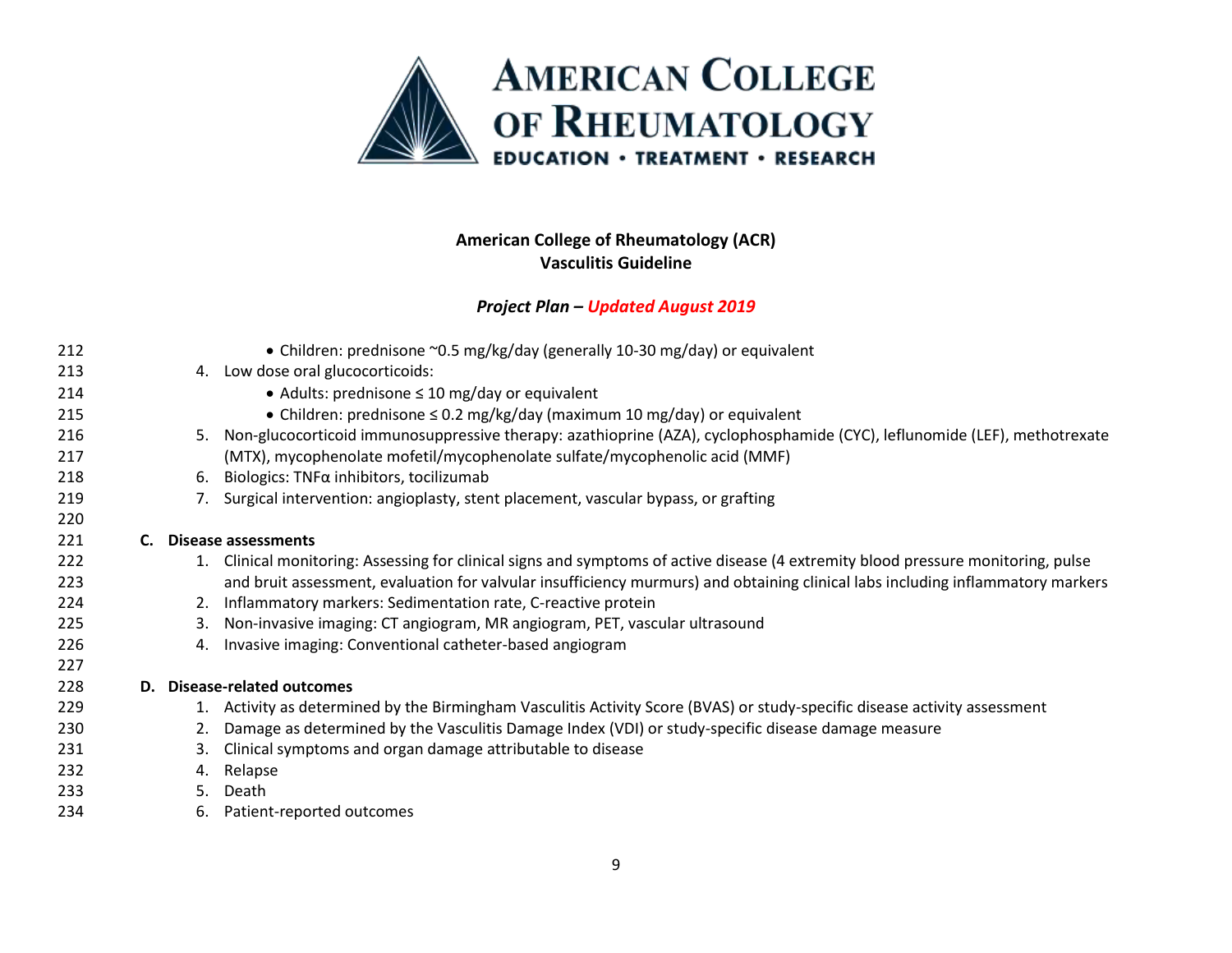

| 235 |    |    | SF36 (Short Form Health Surgery), or EQ-5D (Euroquol), or CHQ (Child Health Questionnaire)<br>İ. |
|-----|----|----|--------------------------------------------------------------------------------------------------|
| 236 |    |    | ii.<br>If above not available: Patient Global Assessment, PROMIS, RAPID3, or MDHAQ               |
| 237 |    |    |                                                                                                  |
| 238 | Е. |    | <b>Treatment-related adverse events</b>                                                          |
| 239 |    |    | 1. Serious adverse events                                                                        |
| 240 |    | 2. | Infection                                                                                        |
| 241 |    | 3. | Malignancy                                                                                       |
| 242 |    |    | 4. Any toxicity leading to drug discontinuation                                                  |
| 243 |    |    |                                                                                                  |
| 244 | F. |    | Surgical intervention-related adverse events                                                     |
| 245 |    | 1. | Ischemic events                                                                                  |
| 246 |    | 2. | Need for additional intervention or immunosuppression                                            |
| 247 |    | 3. | Complications of the intervention, such as bleeding or thrombotic events                         |
| 248 |    | 4. | Infection                                                                                        |
| 249 |    | 5. | Death                                                                                            |
| 250 |    |    |                                                                                                  |
| 251 |    |    | G. Diagnostic testing-related adverse effects/events                                             |
| 252 |    |    | 1. Non-invasive imaging-related adverse effects (if applicable):                                 |
| 253 |    |    | i. Adverse reaction to contrast exposure                                                         |
| 254 |    |    | 2. Invasive imaging-related adverse events:                                                      |
| 255 |    |    | i. Adverse reaction to contrast exposure including nephrotoxicity                                |
| 256 |    |    | ii. Complications of the procedure, including bleeding, thrombotic events, and ischemic events   |
| 257 |    |    | 3. Adverse reaction to sedation needed to perform diagnostic testing                             |
| 258 |    |    |                                                                                                  |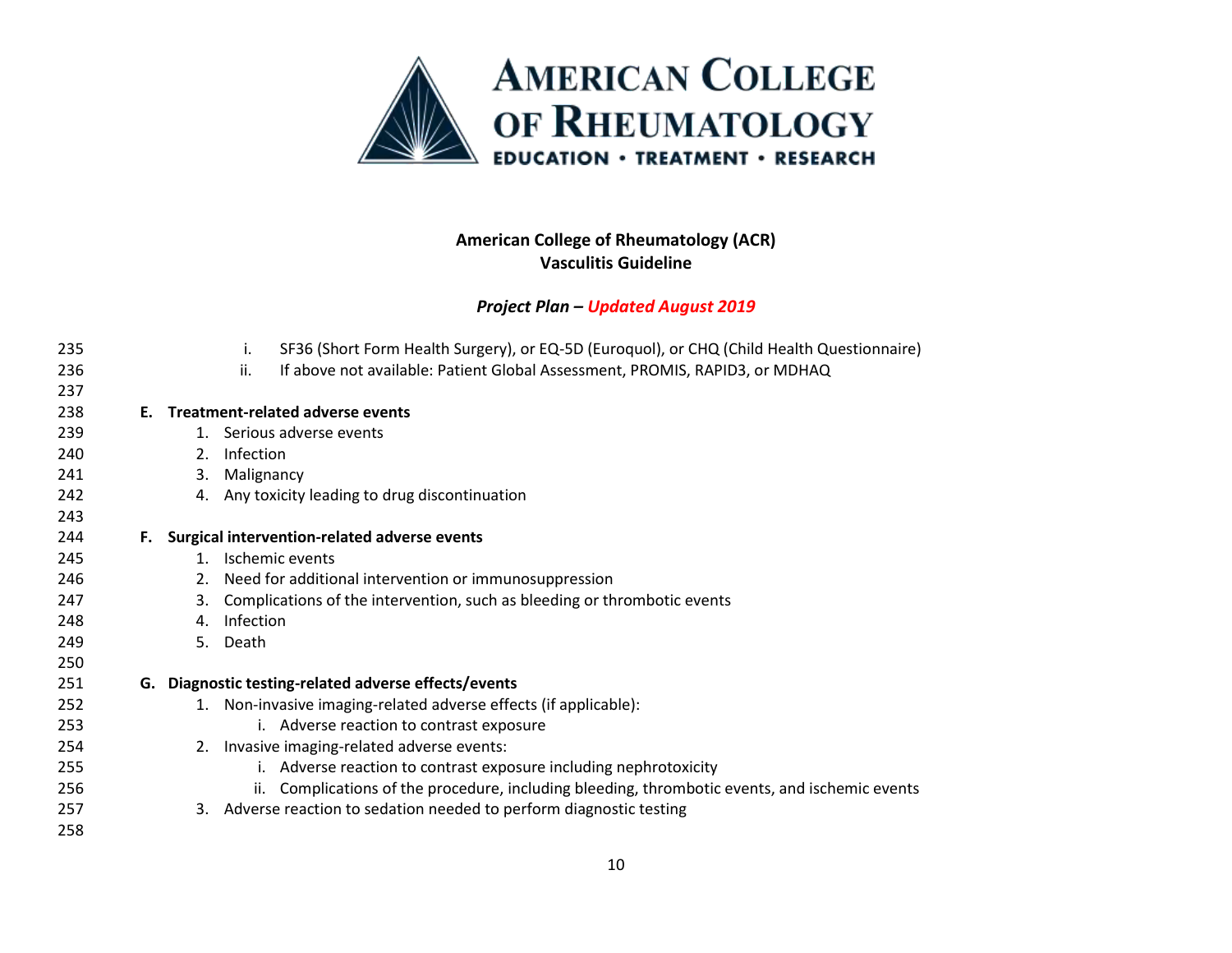

### *Project Plan – Updated August 2019*

### **PICO Questions:**

|    | 1. In patients with TAK, what is the impact of utilizing non-invasive imaging vs. invasive imaging as a disease activity assessment tool on the |  |  |
|----|-------------------------------------------------------------------------------------------------------------------------------------------------|--|--|
|    | development of disease-related outcomes and diagnostic testing-related adverse events?                                                          |  |  |
|    | 2. In patients with TAK, what is the impact of adding inflammatory markers to clinical monitoring as a disease activity assessment tool vs.     |  |  |
|    | clinical monitoring alone on the development of disease-related outcomes and diagnostic testing-related adverse events?                         |  |  |
| 3. | In patients with known TAK, what is the impact of regularly scheduled non-invasive imaging (e.g., every 6 months) vs. routine clinical          |  |  |
|    | assessment on the development of disease-related outcomes and diagnostic testing-related adverse events?                                        |  |  |
| 4. | In patients with TAK in apparent remission, what is the impact of long-term routine clinical monitoring (e.g., every 3 months) versus no        |  |  |
|    | routine clinical monitoring on disease-related outcomes?                                                                                        |  |  |
|    |                                                                                                                                                 |  |  |
|    | <b>B.</b> Treatment:                                                                                                                            |  |  |
|    | 5. In patients with TAK with active disease, what is the impact of treatment with high-dose glucocorticoids vs. low-dose glucocorticoids on     |  |  |
|    | disease-related outcomes and treatment-related adverse events?                                                                                  |  |  |
| 6. | In patients with active TAK not on immunosuppression, what is the impact of initiating treatment with pulse intravenous glucocorticoids         |  |  |
|    | followed by high dose oral glucocorticoids vs. high dose oral glucocorticoids alone on disease-related outcomes and treatment-related           |  |  |
|    | adverse events?                                                                                                                                 |  |  |
|    | 7. UPDATED QUESTION In patients with active TAK, what is the impact of glucocorticoid + non-glucocorticoid non-biologic                         |  |  |
|    | immunosuppressive therapy vs. glucocorticoid monotherapy on disease-related outcomes and treatment-related adverse events?                      |  |  |
| 8. | NEW QUESTION (added during literature review) In patients with active TAK, what is the impact of tocilizumab + glucocorticoid vs. non-          |  |  |
|    | glucocorticoid non-biologic immunosuppressive therapy + glucocorticoids on disease-related outcomes and treatment-related adverse               |  |  |
|    | events?                                                                                                                                         |  |  |
|    |                                                                                                                                                 |  |  |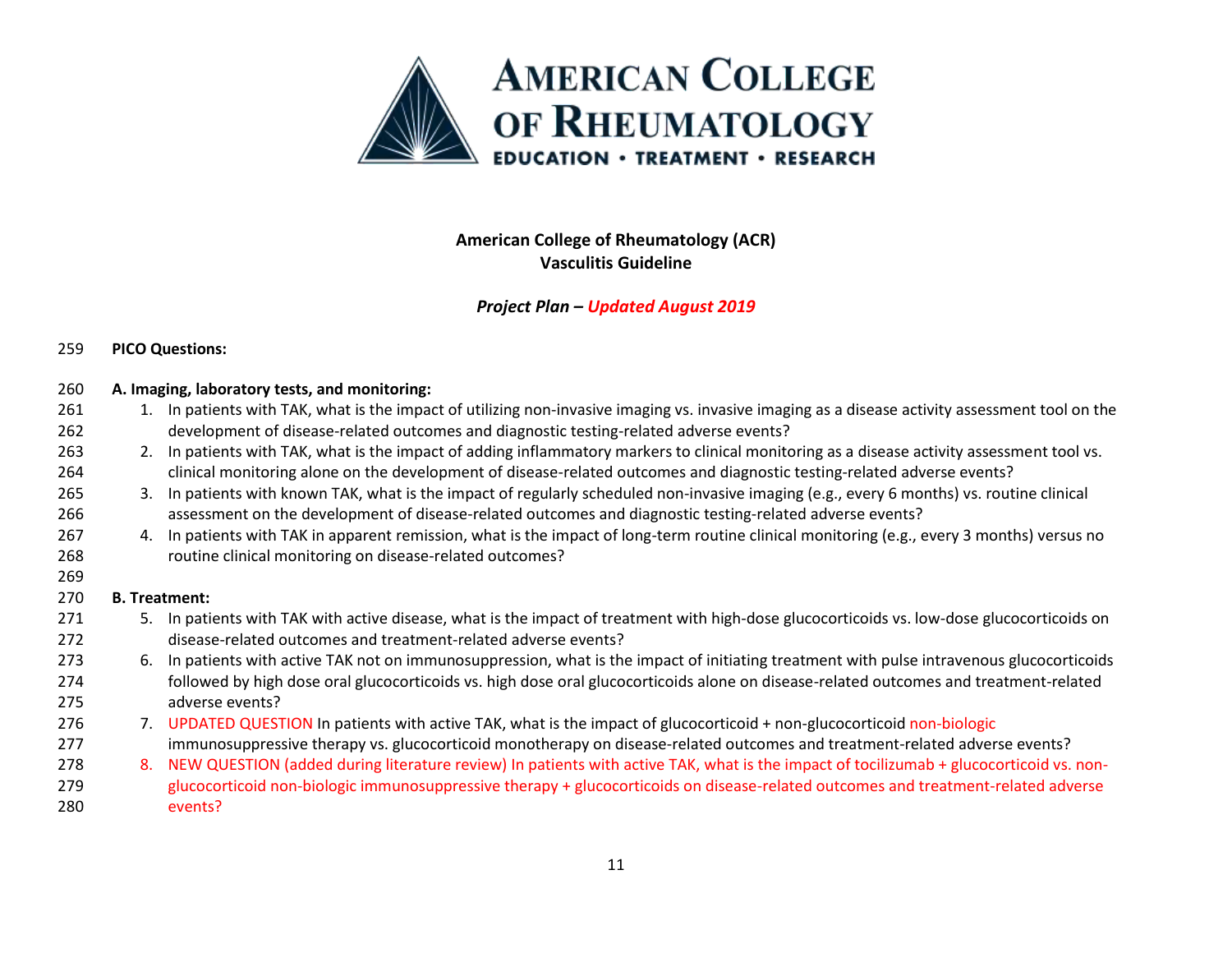

- 9. NEW QUESTION (added during literature review) In patients with active TAK, what is the impact of anti-TNF inhibitors + glucocorticoid vs. non-glucocorticoid non-biologic immunosuppressive therapy + glucocorticoids on disease-related outcomes and treatment-related adverse events?
- 10. NEW QUESTION (added during literature review) In patients with active TAK, what is the impact of abatacept + glucocorticoid vs. non- glucocorticoid non-biologic immunosuppressive therapy + glucocorticoids on disease-related outcomes and treatment-related adverse events?
- 11. NEW QUESTION (added during literature review) In patients with active TAK, what is the impact of rituximab + glucocorticoid vs. non- glucocorticoid non-biologic immunosuppressive therapy + glucocorticoids on disease-related outcomes and treatment-related adverse events?
- 290 12. NEW QUESTION (added during literature review) In patients with active TAK, what is the impact of ustekinumab + glucocorticoid vs. non- glucocorticoid non-biologic immunosuppressive therapy + glucocorticoids on disease-related outcomes and treatment-related adverse events?
- 13. NEW QUESTION (added during literature review) In patients with active TAK, what is the impact of adding aspirin (any dose) or other anti-platelet therapy vs. not adding anti-platelet therapy on disease-related outcomes and treatment-related adverse events?
- 295 14. NEW QUESTION (added during literature review) In patients with refractory TAK on glucocorticoid therapy, what is the impact of adding anti-TNF therapy vs. adding tocilizumab on disease-related outcomes and treatment-related adverse events?
- 297 15. NEW QUESTION (added during literature review) In patients with TAK who achieved remission on glucocorticoids, what is the impact of low dose maintenance glucocorticoids vs. no maintenance glucocorticoids on disease-related outcomes and treatment-related adverse events?
- 16. In patients with TAK with asymptomatic progression of a previously identified vascular lesion, what is the impact of escalating or changing immunosuppression vs. continuing current therapy on disease-related outcomes and treatment-related adverse events?
- 17. In patients with known TAK who develop a new vascular lesion in a previously unaffected vascular territory, what is the impact of escalating or changing immunosuppression vs. continuing current therapy on disease-related outcomes and treatment-related adverse events?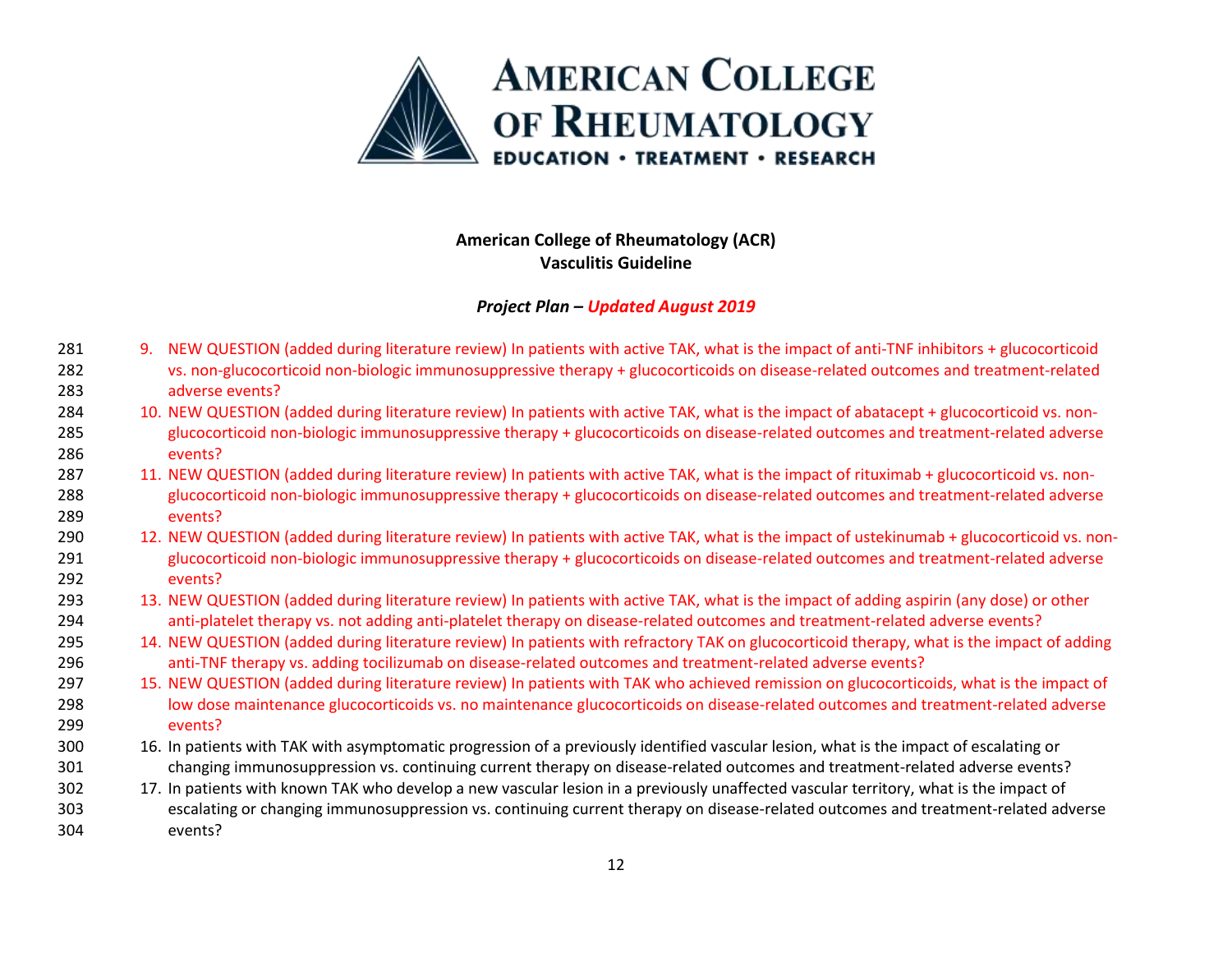

### *Project Plan – Updated August 2019*

- 18. NEW QUESTION (added during literature review) In patients with TAK in apparent clinical remission but with signs of active large vessel vascular inflammation on non-invasive imaging, what is the impact of treating with immunosuppressive therapy vs. not treating with immunosuppressive therapy on disease-related outcomes or treatment related adverse events?
- 19. NEW QUESTION (added during literature review) In patients with TAK in apparent clinical remission but with rising inflammatory markers, what is the impact of continued clinical observation without escalation of immunosuppression versus escalating immunosuppression on disease-related outcomes, and treatment-related adverse events?

#### **C. Surgical intervention:**

- 20. In patients with known TAK and persistent limb claudication without evidence of ongoing active disease, what is the impact of surgical intervention with continued immunosuppression vs. continued immunosuppression alone on the development of disease-related outcomes, treatment-related adverse events, and surgical intervention-related adverse events?
- 21. In patients with known TAK with worsening signs of limb/organ ischemia on immunosuppression, what is the impact of surgical intervention with escalating immunosuppression vs. escalating immunosuppression alone on the development of disease-related outcomes, treatment-related adverse events, and surgical intervention-related adverse events?
- 22. In patients with TAK with stenosis of a cranial/cervical vessel without clinical symptoms, what is the impact of surgical intervention combined with continued immunosuppression vs. continued immunosuppression alone on disease-related outcomes, treatment-related adverse events, and surgical intervention-related adverse events?
- 23. In patients with TAK with worsening signs of limb/organ ischemia, what is the impact of performing surgical intervention while the patient has active disease versus delaying until the disease is in remission on disease-related outcomes and surgical intervention-related adverse events?
- 24. In patients with TAK with worsening signs of limb/organ ischemia, what is the impact of endovascular interventions (such as angioplasty or stent placement) versus vascular bypass or grafting on disease-related outcomes and surgical treatment-related adverse events?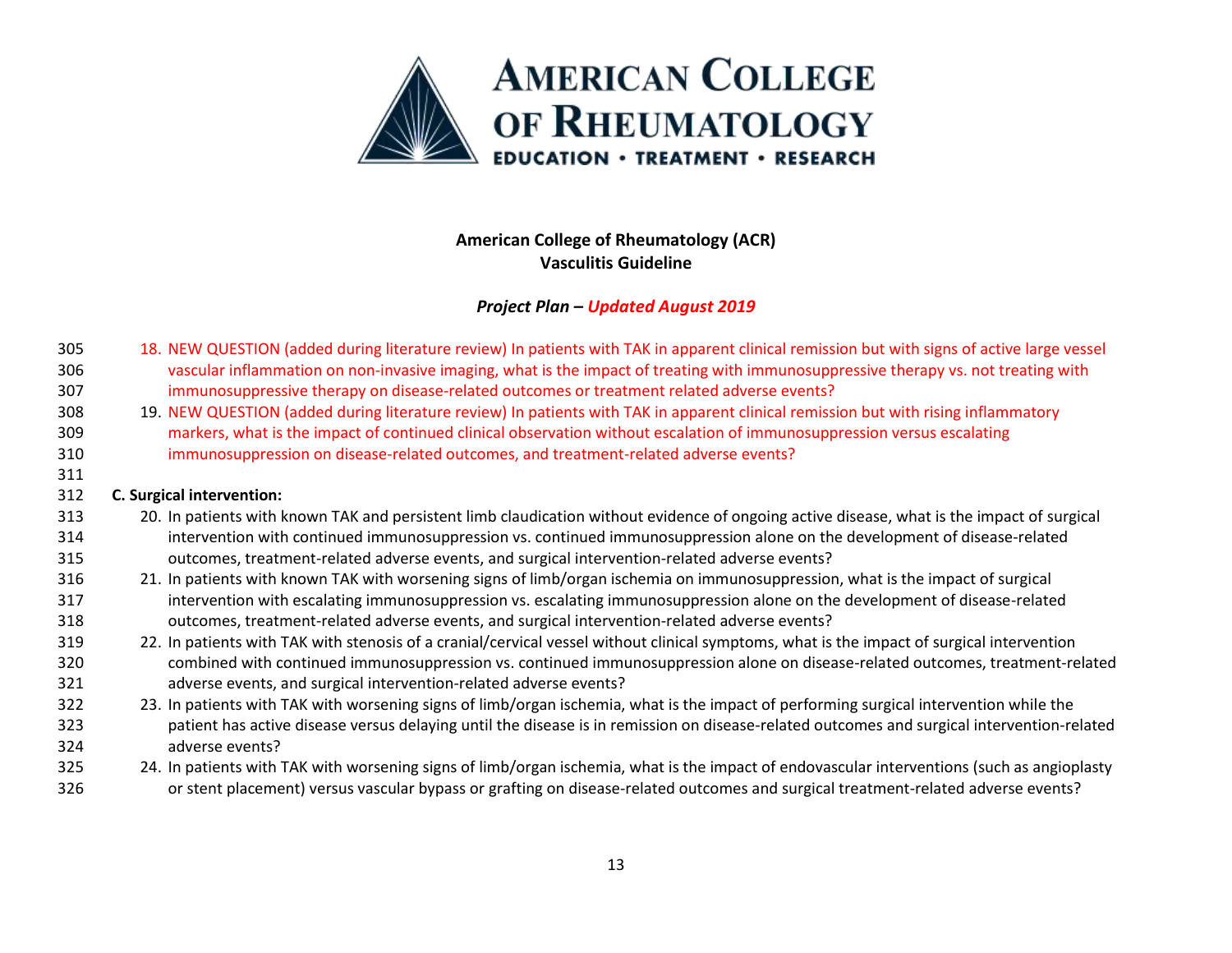

| 327 | 25. NEW QUESTION (added during literature review) In patients with TAK undergoing surgical intervention, what is the impact of high dose  |
|-----|-------------------------------------------------------------------------------------------------------------------------------------------|
| 328 | prednisone use prior to procedure vs. not using high dose prednisone on disease-related outcomes and surgical intervention-related        |
| 329 | adverse effects?                                                                                                                          |
| 330 | 26. NEW QUESTION (added during literature review) In patients with TAK with renovascular hypertension and renal artery stenosis, what is  |
| 331 | the impact of surgical intervention vs. treating with immunosuppression on hypertension, surgical intervention-related adverse events,    |
| 332 | and treatment-related adverse events?                                                                                                     |
| 333 |                                                                                                                                           |
| 334 | D. Other:                                                                                                                                 |
| 335 | 27. UPDATED QUESTION In patients with known TAK and known cervicocranial stenotic lesions, what is the impact of maintaining blood        |
| 336 | pressure <130/80 (or ≤ 95 percentile in children <13 years old based on NIH/CDC values) vs. permitting blood pressure to remain above     |
| 337 | these levels on disease-related outcomes and treatment-related adverse events?                                                            |
| 338 |                                                                                                                                           |
| 339 |                                                                                                                                           |
| 340 | <b>GIANT CELL ARTERITIS (GCA)</b>                                                                                                         |
|     |                                                                                                                                           |
| 341 | <b>Definitions:</b>                                                                                                                       |
| 342 |                                                                                                                                           |
| 343 | A. Disease states                                                                                                                         |
| 344 | 1. Suspected disease: clinical signs and/or symptoms suggestive of GCA and not explained by other conditions                              |
| 345 | Active disease: new, persistent, or worsening clinical signs and/or symptoms attributed to GCA and not related to prior damage<br>2.      |
| 346 | Manifestations of cranial ischemia: visual loss, amaurosis fugax, and other signs and/or symptoms of impending visual loss<br>3.          |
| 347 | Severe disease: vascular involvement threatening organ function (e.g., visual loss, large vessel stenosis leading to limb ischemia,<br>4. |
| 348 | aortic aneurysm, and stroke)                                                                                                              |
| 349 | Remission: absence of clinical signs or symptoms attributed to GCA on or off of immunosuppressive therapy<br>5.                           |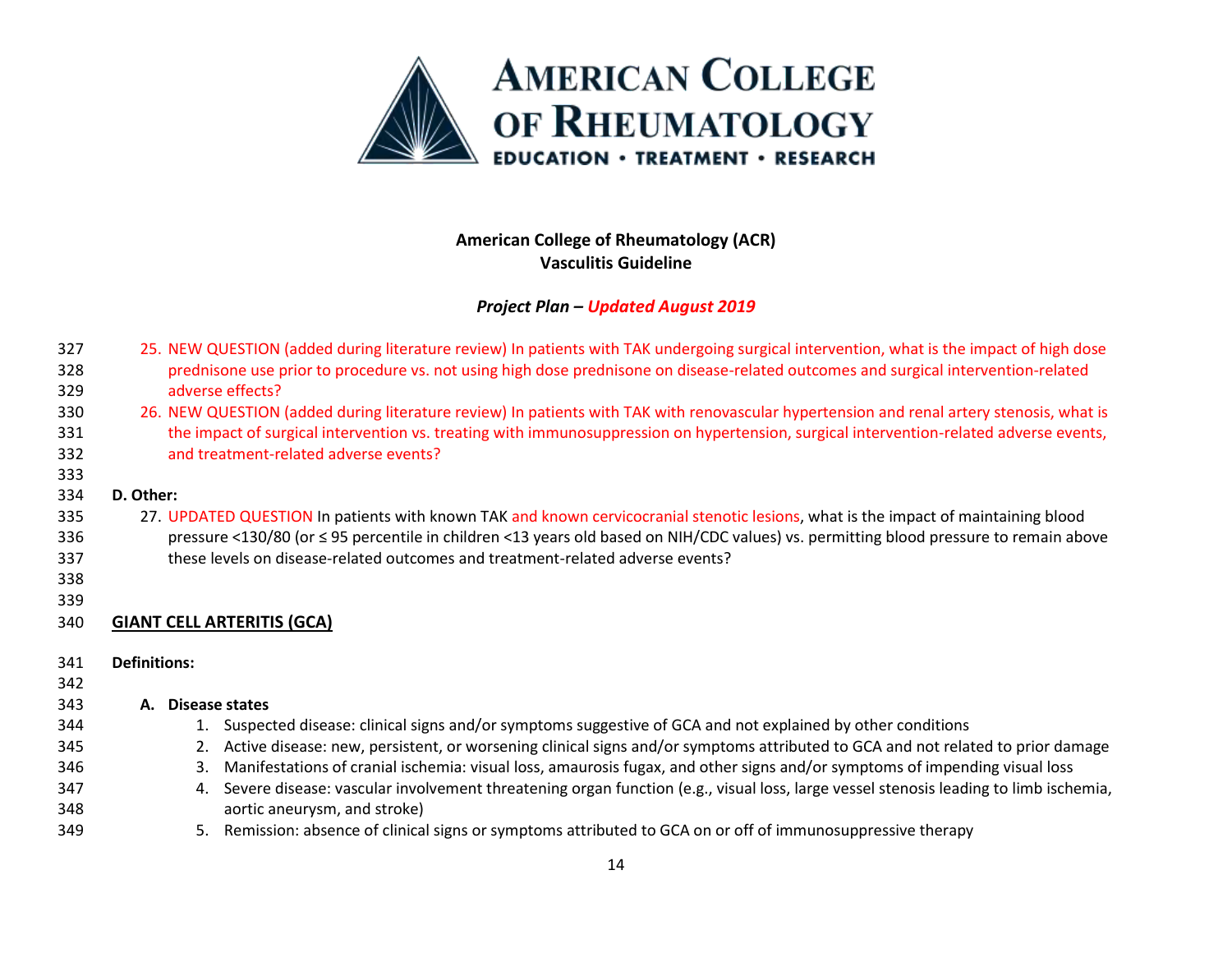

|    |    | 6. Relapse: recurrence of active disease following a period of remission                                                     |
|----|----|------------------------------------------------------------------------------------------------------------------------------|
|    |    |                                                                                                                              |
|    |    |                                                                                                                              |
|    |    | Pulse intravenous glucocorticoids: methylprednisolone 500-1000 mg given intravenous daily for 3-5 days, or equivalent        |
|    | 2. | High dose oral glucocorticoids: prednisone 1 mg/kg up to 80 mg daily or equivalent                                           |
|    | 3. | Moderate dose oral glucocorticoids: prednisone 0.5 mg/kg/day (generally between 10-40 mg/day in adults) or equivalent        |
|    |    | Low dose oral glucocorticoids: prednisone $\leq 10$ mg daily or equivalent                                                   |
|    | 5. | Non-glucocorticoid immunosuppressive therapy: azathioprine (AZA), leflunomide (LEF), methotrexate (MTX)                      |
|    | 6. | Biologics: tocilizumab, abatacept                                                                                            |
|    |    | Surgical intervention: angioplasty, stent placement, vascular bypass, or grafting                                            |
|    |    |                                                                                                                              |
| C. |    | <b>Disease assessments</b>                                                                                                   |
|    |    | Clinical monitoring: Assessing for clinical signs and symptoms of active disease, obtaining 4 extremity blood pressures, and |
|    |    | obtaining clinical labs including inflammatory markers                                                                       |
|    |    | Inflammatory markers: Sedimentation rate (ESR), C-reactive protein (CRP)                                                     |
|    | 3. | Non-invasive imaging: CT angiogram, MR angiogram, PET scan, vascular ultrasound, MRI of temporal and scalp arteries          |
|    |    | Invasive imaging: Conventional catheter-based angiogram                                                                      |
|    |    |                                                                                                                              |
|    |    | D. Disease-related outcomes                                                                                                  |
|    | 1. | Activity as determined by the Birmingham Vasculitis Activity Score (BVAS) or study-specific disease activity assessment      |
|    |    | Damage as determined by the Vasculitis Damage Index (VDI) or study-specific disease damage measure                           |
|    | 3. | Clinical symptoms and organ damage attributable to disease                                                                   |
|    |    | Relapse                                                                                                                      |
|    |    | Death                                                                                                                        |
|    |    | <b>B.</b> Therapy<br>1.<br>4.<br>7.<br>1.<br>2.<br>4.<br>2.<br>4.<br>5.                                                      |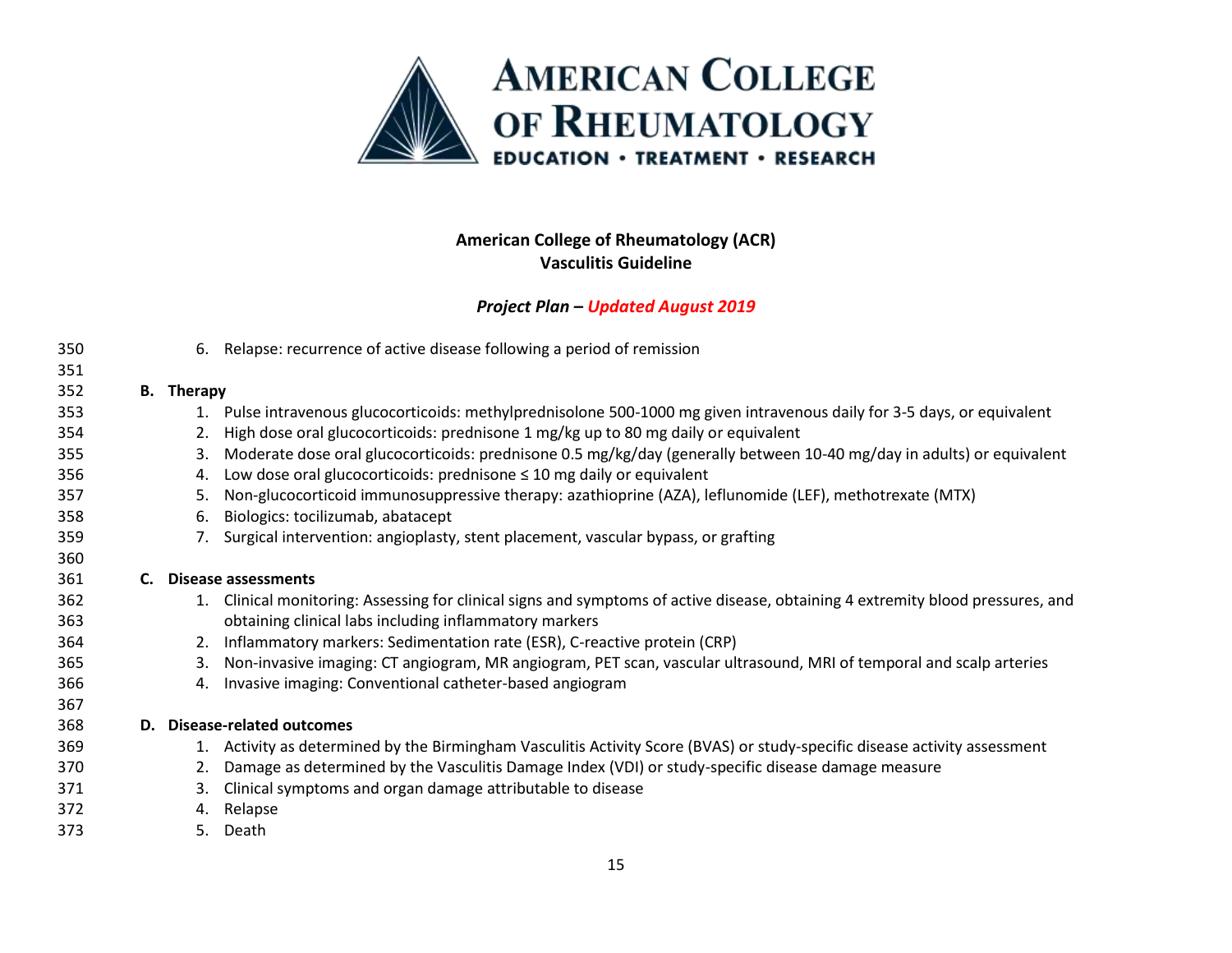

| 374 |    |    | 6. Patient-Reported Outcomes                                                                    |
|-----|----|----|-------------------------------------------------------------------------------------------------|
| 375 |    |    | i. SF36 or EQ-5D                                                                                |
| 376 |    |    | ii. If above not available: Patient Global Assessment, PROMIS, RAPID3, or MDHAQ                 |
| 377 |    |    |                                                                                                 |
| 378 |    |    | E. Treatment-related adverse events                                                             |
| 379 |    |    | 1. Serious adverse events                                                                       |
| 380 |    |    | 2. Infection                                                                                    |
| 381 |    |    | 3. Malignancy                                                                                   |
| 382 |    |    | 4. Any toxicity leading to drug discontinuation                                                 |
| 383 |    |    |                                                                                                 |
| 384 | F. |    | Surgical intervention-related adverse events                                                    |
| 385 |    |    | 1. Ischemic events                                                                              |
| 386 |    |    | 2. Need for additional intervention or immunosuppression                                        |
| 387 |    | 3. | Complications of intervention, such as bleeding, thrombotic events, and ischemic events         |
| 388 |    | 4. | Infection                                                                                       |
| 389 |    | 5. | Death                                                                                           |
| 390 |    |    |                                                                                                 |
| 391 | G. |    | Diagnostic testing-related adverse events                                                       |
| 392 |    |    | 1. Non-invasive imaging-related adverse effects (if applicable):                                |
| 393 |    |    | Adverse reaction to contrast exposure including nephrotoxicity<br>İ.                            |
| 394 |    |    | 2. Invasive imaging-related adverse events:                                                     |
| 395 |    |    | Adverse reaction to contrast exposure including nephrotoxicity<br>i.                            |
| 396 |    |    | Complications of the procedure, such as bleeding, thrombotic events, and ischemic events<br>ii. |
| 397 |    | 3. | Tissue biopsy adverse effects                                                                   |
|     |    |    |                                                                                                 |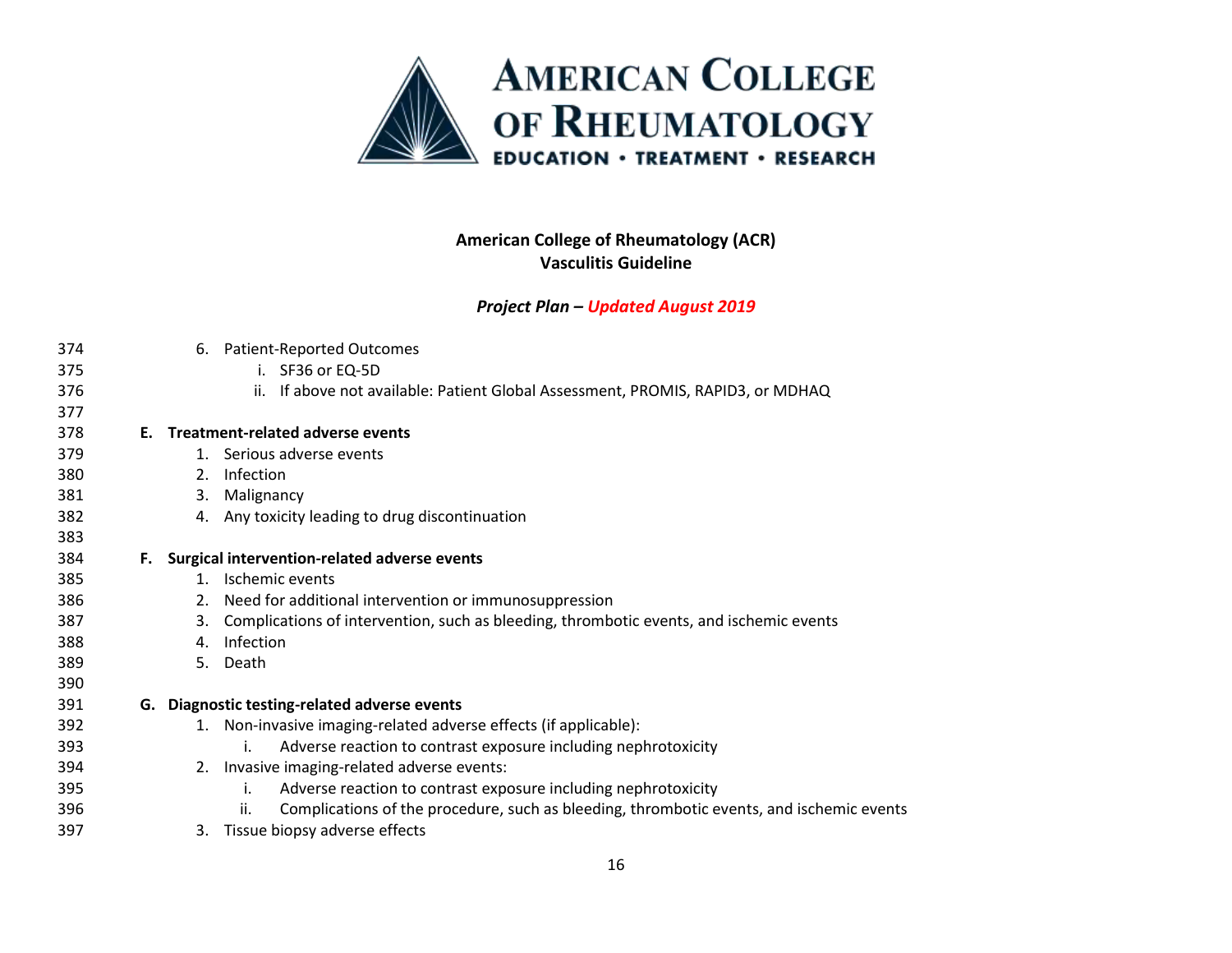

| 398 |    | i.                                | Pain                                                                                                                                         |
|-----|----|-----------------------------------|----------------------------------------------------------------------------------------------------------------------------------------------|
| 399 |    | ii.                               | <b>Scarring</b>                                                                                                                              |
| 400 |    | iii.                              | Injury to tissue biopsied                                                                                                                    |
| 401 |    |                                   |                                                                                                                                              |
| 402 |    | <b>PICO Questions:</b>            |                                                                                                                                              |
| 403 |    |                                   |                                                                                                                                              |
| 404 |    | A. Diagnosis, biopsy and imaging: |                                                                                                                                              |
| 405 |    |                                   | 1. In patients with suspected GCA, what is the impact of unilateral versus bilateral temporal artery biopsy on diagnostic accuracy, disease- |
| 406 |    |                                   | related outcomes, and tissue biopsy-related adverse events?                                                                                  |
| 407 |    |                                   | 2. In patients with suspected GCA, what is the impact of a short segment temporal artery biopsy (less than 1 cm) versus a longer biopsy      |
| 408 |    |                                   | (greater than 1cm) on diagnostic accuracy, disease-related outcomes, and tissue biopsy-related adverse events?                               |
| 409 |    |                                   | 3. In patients with suspected GCA, what is the impact of obtaining the temporal artery biopsy within two weeks of starting oral              |
| 410 |    |                                   | glucocorticoids versus after two weeks of initiating glucocorticoids on diagnostic accuracy, disease-related outcomes, treatment-related     |
| 411 |    |                                   | adverse events, and tissue biopsy-related adverse events?                                                                                    |
| 412 |    |                                   | 4. In patients with suspected GCA, what is the impact of utilizing temporal artery ultrasound versus temporal artery biopsy on diagnostic    |
| 413 |    |                                   | accuracy, disease-related outcomes, and tissue biopsy related-adverse events?                                                                |
| 414 |    |                                   | 5. In patients with suspected GCA, what is the impact of temporal artery MRI versus temporal artery biopsy on diagnostic accuracy,           |
| 415 |    |                                   | disease-related outcomes, diagnostic testing-related adverse events, and tissue biopsy-related adverse events?                               |
| 416 | 6. |                                   | In patients with suspected GCA, what is the impact of imaging the large vessels versus clinical assessment alone on diagnostic accuracy,     |
| 417 |    |                                   | disease-related outcomes, and diagnostic testing-related complications?                                                                      |
| 418 |    |                                   | 7. In patients with suspected GCA and a negative temporal artery biopsy, what is the impact of large vessel imaging versus clinical          |
| 419 |    |                                   | assessment alone on diagnostic accuracy, disease-related outcomes, and diagnostic-tested related adverse events?                             |
| 420 | 8. |                                   | In patients with suspected GCA what is impact of diagnostic confirmation by temporal artery biopsy versus clinical diagnosis alone on        |
| 421 |    |                                   | sustaining a diagnosis of GCA after one year of management and tissue biopsy-related adverse events?                                         |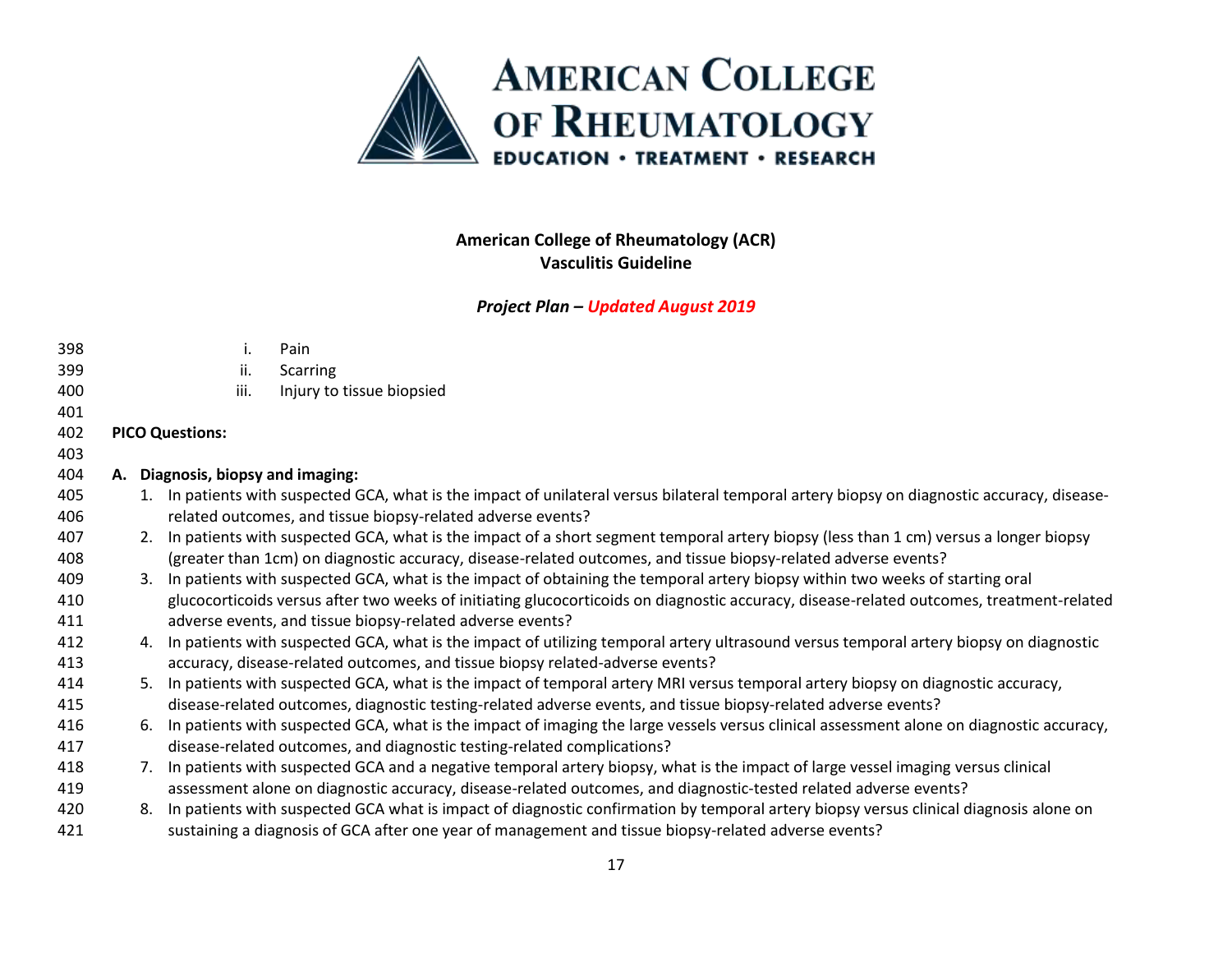

### *Project Plan – Updated August 2019*

- 9. In patients with GCA, what is the impact of routine monitoring (such as every 6-12 months) with non-invasive vascular imaging versus not performing routine monitoring with non-invasive vascular imaging on disease-related outcomes and diagnostic testing-related adverse events?
- 10. In patients with GCA in apparent remission off of immunosuppressive therapy what is the impact of long-term routine clinical monitoring (such as every 3-6 months) versus no routine clinical monitoring on disease-related outcomes?

#### **B. Medical treatment:**

- 11. In patients with newly-diagnosed GCA without manifestations of cranial ischemia, what is the impact of pulse IV glucocorticoids versus high dose oral glucocorticoids on cumulative glucocorticoid dose, disease-related outcomes, and treatment-related adverse events?
- 12. In patients with newly-diagnosed GCA with manifestations of cranial ischemia, what is the impact of treatment with pulse IV glucocorticoids versus high dose oral glucocorticoids on, cumulative glucocorticoid dose, disease-related outcomes, and treatment-related adverse events?
- 13. In patients with newly-diagnosed GCA, what is the impact of using daily aspirin (81 to 325 mg) versus not using aspirin on disease-related outcomes and treatment-related adverse events?
- 14. In patients with newly-diagnosed GCA without cranial ischemic manifestations, what is the impact of initial high dose oral glucocorticoids versus moderate dose oral glucocorticoids on disease-related outcomes, cumulative glucocorticoid dose, and treatment-related adverse events?
- 15. In patients with newly-diagnosed GCA, what is the impact of oral glucocorticoids with non-glucocorticoid immunosuppressive therapy versus oral glucocorticoids alone on cumulative glucocorticoid dose, disease-related outcomes, and treatment-related adverse events?
- 16. In patients with newly-diagnosed GCA, what is the impact of oral glucocorticoids with tocilizumab versus oral glucocorticoids alone on cumulative glucocorticoid dose, disease-related outcomes, and treatment-related adverse events?
- 17. In patients with newly-diagnosed GCA, what is the impact of oral glucocorticoids with abatacept versus oral glucocorticoids alone on cumulative glucocorticoid dose, disease-related outcomes, and treatment-related adverse events?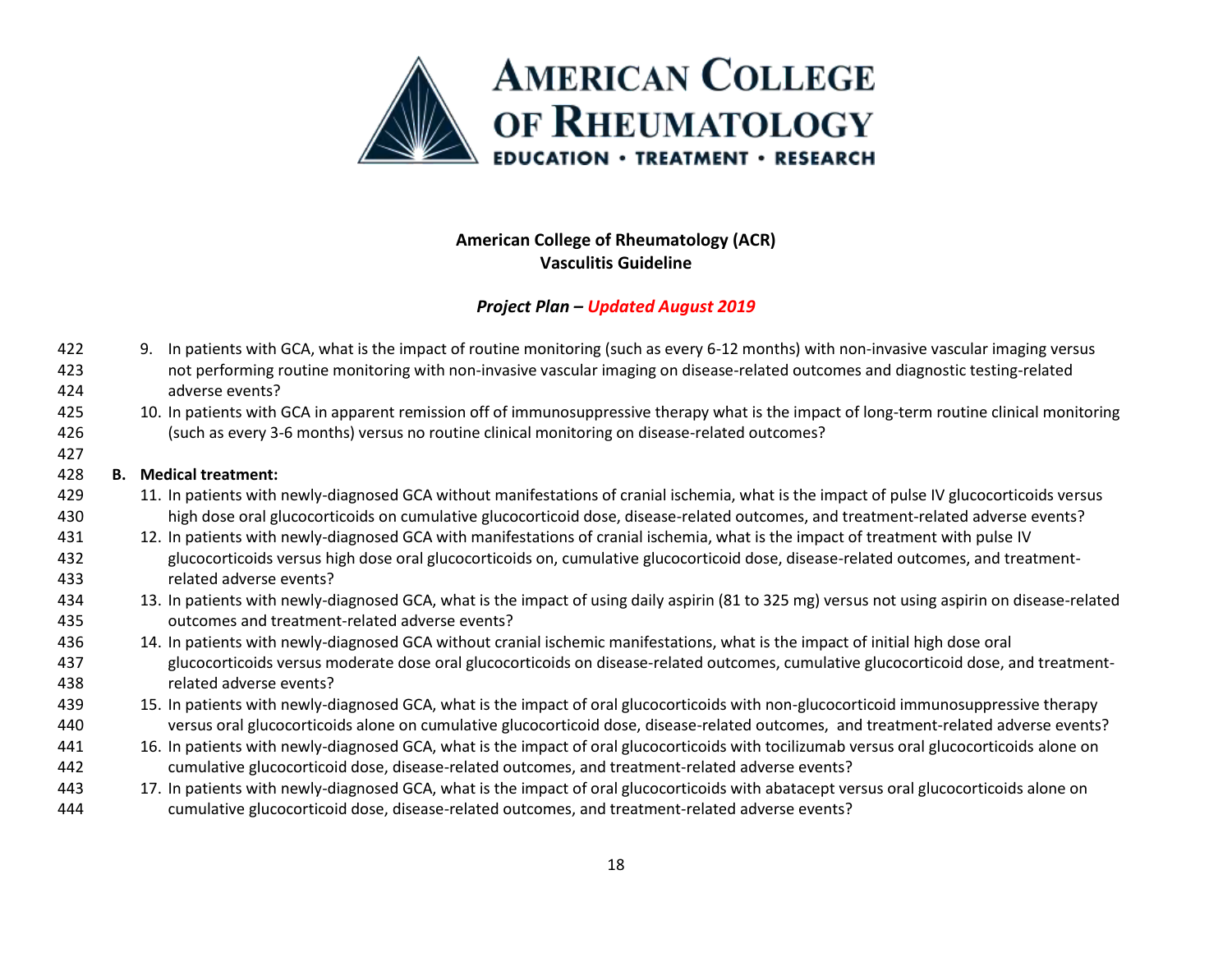

| 445 |    | 18. In patients with newly-diagnosed GCA, what is the impact of alternate day oral glucocorticoids versus daily oral glucocorticoids on        |
|-----|----|------------------------------------------------------------------------------------------------------------------------------------------------|
| 446 |    | cumulative glucocorticoid dose, disease-related outcomes, and treatment-related adverse events?                                                |
| 447 |    | 19. In patients with newly diagnosed GCA, what is the impact of statin use versus not using a statin on cardiovascular events, disease-related |
| 448 |    | outcomes, and treatment-related adverse events?                                                                                                |
| 449 |    | 20. In patients with GCA on glucocorticoids, what is the impact of tapering glucocorticoids off by 6 months versus tapering glucocorticoids    |
| 450 |    | off over a period longer than 6 months on cumulative glucocorticoid dose, disease-related outcomes, and treatment-related adverse              |
| 451 |    | events?                                                                                                                                        |
| 452 |    | 21. In patients with GCA with extra-cranial large vessel involvement, what is the impact of oral glucocorticoids with a non-glucocorticoid     |
| 453 |    | immunosuppressive agent versus oral glucocorticoids alone on cumulative glucocorticoid dose, disease-related outcomes, and                     |
| 454 |    | treatment-related adverse events?                                                                                                              |
| 455 |    | 22. In patients with GCA who are in remission off of glucocorticoids and on non-glucocorticoid immunosuppressive therapy for 1 year, what      |
| 456 |    | is the effect of discontinuing non-glucocorticoid immunosuppressive therapy versus continuing non-glucocorticoid immunosuppressive             |
| 457 |    | therapy on disease-related outcomes and treatment-related adverse events?                                                                      |
| 458 |    | 23. In asymptomatic patients with GCA who have rising inflammatory markers, what is the impact of continued clinical observation without       |
| 459 |    | escalation of immunosuppression versus escalating immunosuppression on disease-related outcomes, and treatment-related adverse                 |
| 460 |    | events?                                                                                                                                        |
| 461 |    |                                                                                                                                                |
| 462 | C. | <b>Surgical interventions:</b>                                                                                                                 |
| 463 |    | 24. In patients with GCA with severe disease, what is the impact of surgical intervention with immunosuppression versus                        |
| 464 |    | immunosuppression alone on disease-related outcomes, treatment-related adverse events, and surgical intervention-related adverse               |
| 465 |    | events?                                                                                                                                        |
| 466 |    | 25. In patients with GCA and severe disease, what is the impact of performing surgical intervention while the patient has active disease       |
| 467 |    | versus delaying until the disease is in remission on disease-related outcomes and surgical intervention-related adverse events?                |
| 468 |    |                                                                                                                                                |
|     |    |                                                                                                                                                |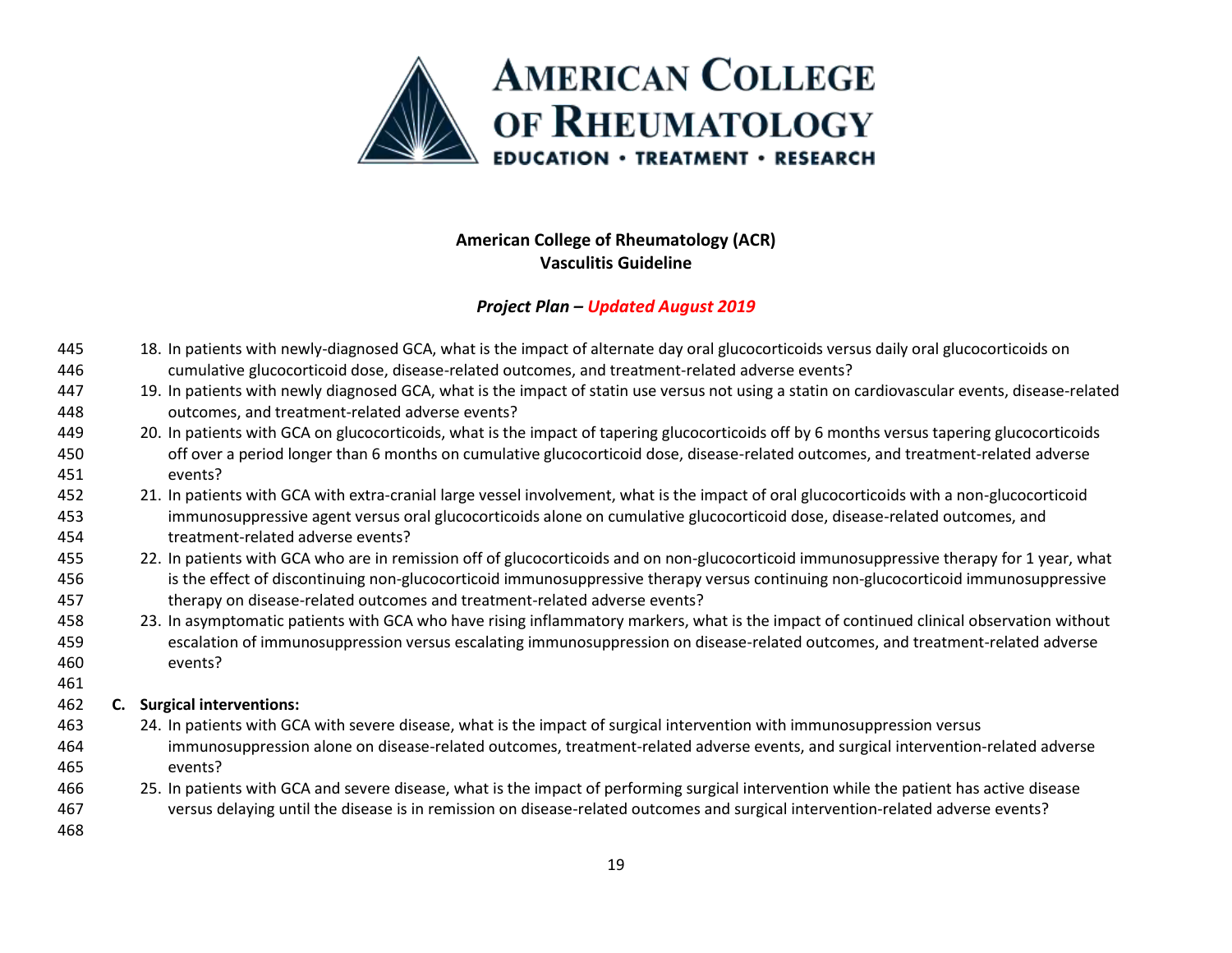

| 469 | 26. In patients with GCA with severe disease, what is the impact of endovascular interventions (such as angioplasty or stent placement)   |  |  |  |  |  |  |  |
|-----|-------------------------------------------------------------------------------------------------------------------------------------------|--|--|--|--|--|--|--|
| 470 | versus vascular bypass or grafting on disease-related outcomes and surgical treatment-related adverse events?                             |  |  |  |  |  |  |  |
| 471 | 27. NEW QUESTION (added during literature review) In patients with GCA undergoing surgical intervention, what is the impact of high dose  |  |  |  |  |  |  |  |
| 472 | prednisone use prior to procedure vs. not using high dose prednisone on disease-related outcomes and surgical intervention-related        |  |  |  |  |  |  |  |
| 473 | adverse effects?                                                                                                                          |  |  |  |  |  |  |  |
| 474 |                                                                                                                                           |  |  |  |  |  |  |  |
| 475 |                                                                                                                                           |  |  |  |  |  |  |  |
| 476 | POLYARTERITIS NODOSA (PAN)                                                                                                                |  |  |  |  |  |  |  |
| 477 |                                                                                                                                           |  |  |  |  |  |  |  |
| 478 | <b>Definitions:</b>                                                                                                                       |  |  |  |  |  |  |  |
| 479 |                                                                                                                                           |  |  |  |  |  |  |  |
| 480 | A. Disease states                                                                                                                         |  |  |  |  |  |  |  |
| 481 | 1. Suspected disease: clinical signs and/or symptoms suggestive of PAN and not explained by other conditions                              |  |  |  |  |  |  |  |
| 482 | Active disease: new, persistent, or worsening clinical signs and/or symptoms attributed to PAN and not related to prior damage<br>2.      |  |  |  |  |  |  |  |
| 483 | Severe disease: vasculitis with life/organ-threatening manifestations (e.g., renal disease, mononeuritis multiplex, muscle disease,<br>3. |  |  |  |  |  |  |  |
| 484 | mesenteric ischemia, coronary involvement, limb/digit ischemia)                                                                           |  |  |  |  |  |  |  |
| 485 | 4. Non-severe disease: vasculitis without life/organ-threatening manifestations (e.g. mild systemic symptoms, uncomplicated               |  |  |  |  |  |  |  |
| 486 | cutaneous disease, mild inflammatory arthritis)                                                                                           |  |  |  |  |  |  |  |
| 487 | Remission: absence of clinical signs or symptoms attributed to PAN on or off of immunosuppressive therapy<br>5.                           |  |  |  |  |  |  |  |
| 488 | Refractory: persistent active disease despite an appropriate course of immunosuppressive therapy<br>6.                                    |  |  |  |  |  |  |  |
| 489 | Relapse: recurrence of active disease following a period of remission                                                                     |  |  |  |  |  |  |  |
| 490 |                                                                                                                                           |  |  |  |  |  |  |  |
| 491 | <b>Therapy</b><br>В.                                                                                                                      |  |  |  |  |  |  |  |
|     |                                                                                                                                           |  |  |  |  |  |  |  |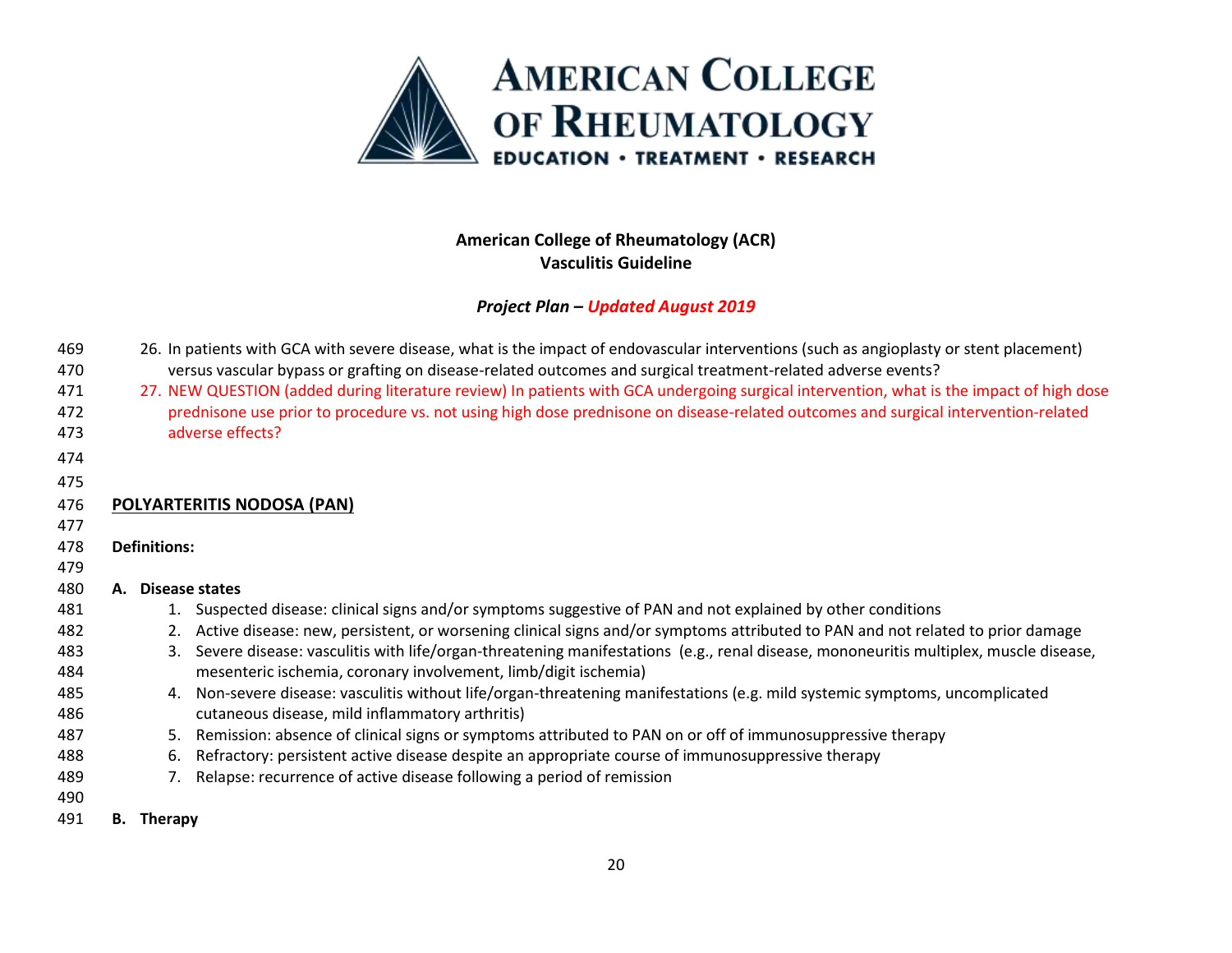

| 492 |    | 1. Pulse intravenous glucocorticoids:                                                                                               |
|-----|----|-------------------------------------------------------------------------------------------------------------------------------------|
| 493 |    | Adults: methylprednisolone 500-1000 mg given intravenously for 3-5 days or equivalent                                               |
| 494 |    | Children: methylprednisolone 30 mg/kg/day (maximum 1000 mg/day) for 3-5 days or equivalent<br>ii.                                   |
| 495 |    | 2. High dose oral glucocorticoids:                                                                                                  |
| 496 |    | Adults: prednisone 1 mg/kg/day (generally up to 80 mg/day) or equivalent                                                            |
| 497 |    | Children: prednisone 1-2 mg/kg/day (generally up to 60 mg/day) or equivalent<br>ii.                                                 |
| 498 |    | 3. Moderate dose oral glucocorticoids:                                                                                              |
| 499 |    | Adults: prednisone 0.25-0.5 mg/kg/day (generally between 10-40 mg/day) or equivalent                                                |
| 500 |    | Children: prednisone ~0.5 mg/kg/day (generally 10-30 mg/day) or equivalent<br>ii.                                                   |
| 501 |    | 4. Low dose oral glucocorticoids:                                                                                                   |
| 502 |    | Adults: prednisone $\leq 10$ mg/day or equivalent<br>İ.                                                                             |
| 503 |    | Children: prednisone $\leq$ 0.2 mg/kg/day (maximum 10 mg/day) or equivalent<br>ii.                                                  |
| 504 | 5. | Non-glucocorticoid immunosuppressive therapy: Azathioprine (AZA), cyclophosphamide (CYC), leflunomide (LEF), methotrexate           |
| 505 |    | (MTX), mycophenolate mofetil/mycophenolate sulfate/mycophenolic acid (MMF)                                                          |
| 506 |    |                                                                                                                                     |
| 507 |    | <b>Disease assessments</b>                                                                                                          |
| 508 | 1. | Clinical monitoring: Assessing for clinical signs and symptoms of active disease and obtaining clinical labs including inflammatory |
| 509 |    | markers                                                                                                                             |
| 510 | 2. | Inflammatory markers: Sedimentation rate (ESR), C-reactive protein (CRP)                                                            |
| 511 | 3. | Non-invasive imaging: CT angiogram, MR angiogram,                                                                                   |
| 512 | 4. | Invasive imaging: Conventional catheter-based angiogram                                                                             |
| 513 |    |                                                                                                                                     |
| 514 | D. | <b>Disease-related outcomes</b>                                                                                                     |
| 515 |    | 1. Activity as determined by the Birmingham Vasculitis Activity Score (BVAS) or study-specific disease activity assessment          |
|     |    |                                                                                                                                     |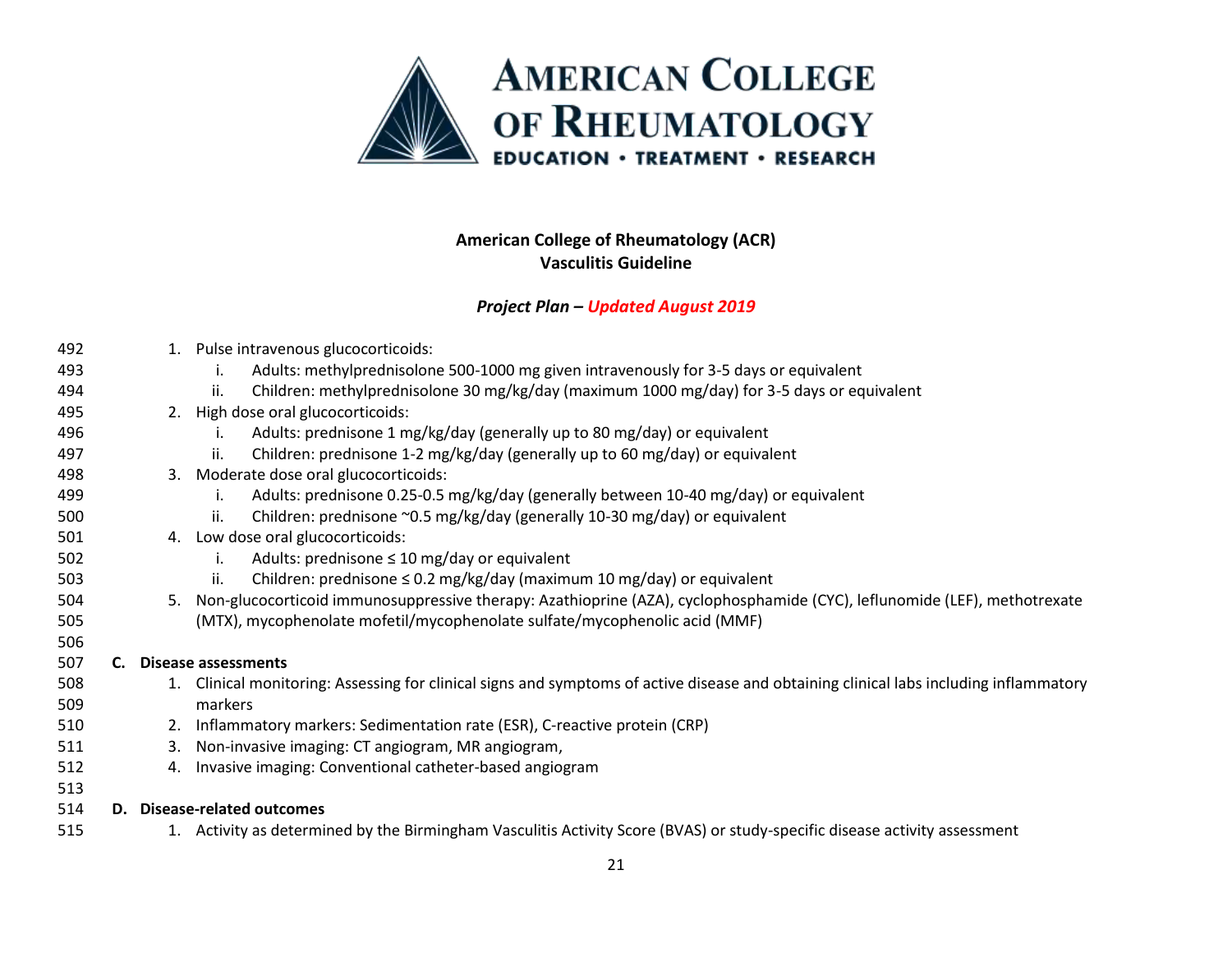

### *Project Plan – Updated August 2019*

| 516 |    |    | Damage as determined by the Vasculitis Damage Index (VDI) or study-specific disease damage measure<br>2. |  |  |  |  |  |  |
|-----|----|----|----------------------------------------------------------------------------------------------------------|--|--|--|--|--|--|
| 517 |    | 3. | Clinical symptoms and organ damage attributable to disease                                               |  |  |  |  |  |  |
| 518 |    | 4. | Relapse                                                                                                  |  |  |  |  |  |  |
| 519 |    | 5. | Death                                                                                                    |  |  |  |  |  |  |
| 520 |    | 6. | <b>Patient-Reported Outcomes</b>                                                                         |  |  |  |  |  |  |
| 521 |    |    | SF36 (Short Form Health Survey), EQ-5D (Eurogol), or CHQ (Child Health Questionnaire)<br>i.              |  |  |  |  |  |  |
| 522 |    |    | If above not available: Patient Global Assessment, PROMIS, RAPID3, or MDHAQ<br>ii.                       |  |  |  |  |  |  |
| 523 |    |    |                                                                                                          |  |  |  |  |  |  |
| 524 | Е. |    | Treatment-related adverse events                                                                         |  |  |  |  |  |  |
| 525 |    |    | 1. Serious adverse events                                                                                |  |  |  |  |  |  |
| 526 |    | 2. | Infection                                                                                                |  |  |  |  |  |  |
| 527 |    | 3. | Malignancy                                                                                               |  |  |  |  |  |  |
| 528 |    | 4. | Any toxicity leading to drug/treatment discontinuation                                                   |  |  |  |  |  |  |
| 529 |    |    |                                                                                                          |  |  |  |  |  |  |
| 530 | F. |    | Diagnostic testing-related adverse events                                                                |  |  |  |  |  |  |
| 531 |    |    | 1. Non-invasive imaging-related adverse effects:                                                         |  |  |  |  |  |  |
| 532 |    |    | Adverse reaction to contrast exposure<br>i.                                                              |  |  |  |  |  |  |
| 533 |    |    | 2. Invasive imaging-related adverse events:                                                              |  |  |  |  |  |  |
| 534 |    |    | Adverse reaction to contrast exposure including nephrotoxicity<br>i.                                     |  |  |  |  |  |  |
| 535 |    |    | Complications of the procedure, such as bleeding, thrombotic events, and ischemic events<br>ii.          |  |  |  |  |  |  |
| 536 |    | 3. | Tissue biopsy adverse effects                                                                            |  |  |  |  |  |  |
| 537 |    |    | i.<br>Pain                                                                                               |  |  |  |  |  |  |
| 538 |    |    | ii.<br>Scarring                                                                                          |  |  |  |  |  |  |

iii. Injury to tissue biopsied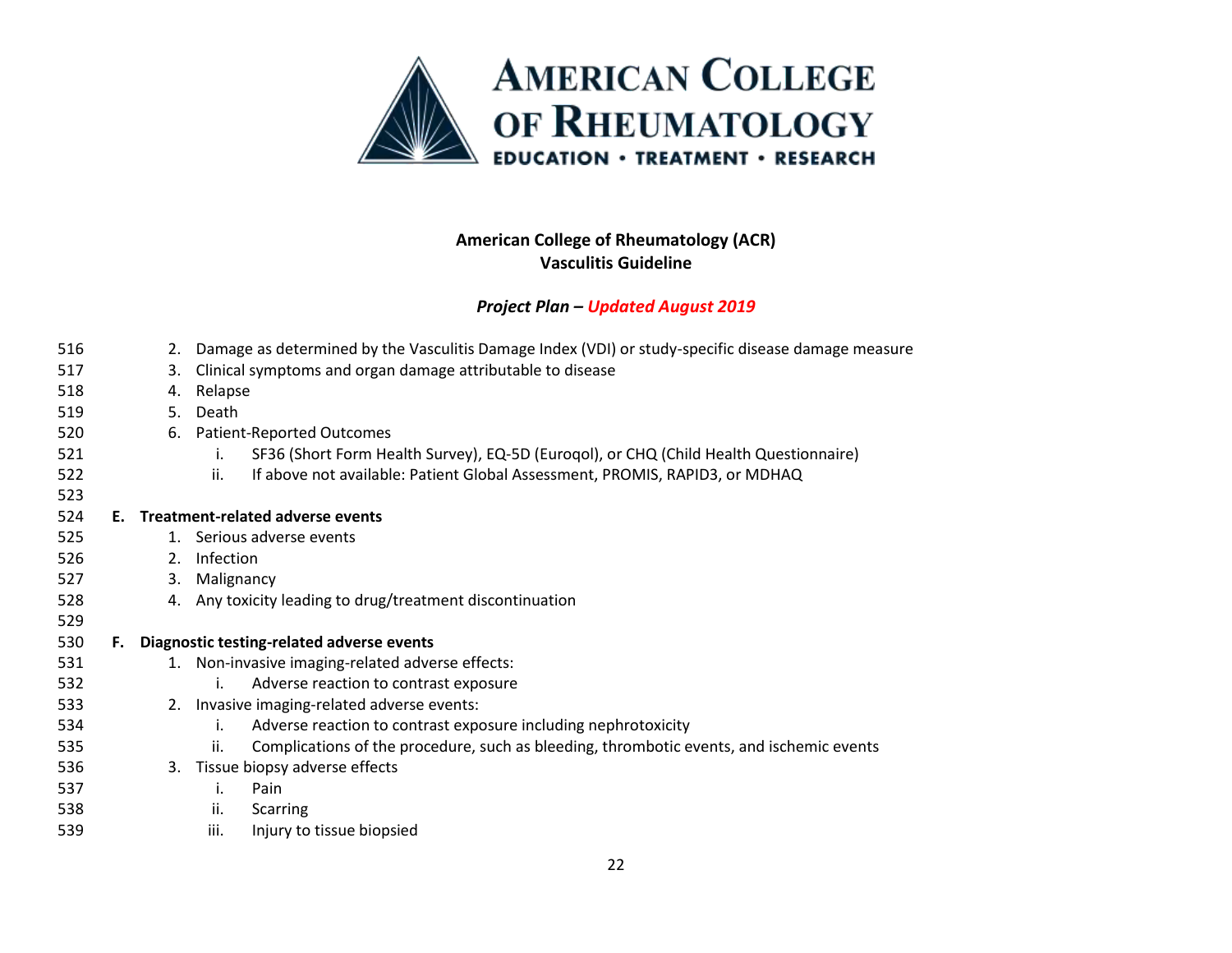

| 540 |    | 4. EMG/NCS related harmful effects                                                                                                         |
|-----|----|--------------------------------------------------------------------------------------------------------------------------------------------|
| 541 |    | Adverse reaction to testing procedure                                                                                                      |
| 542 |    | 5. Adverse reaction to sedation needed to perform diagnostic testing                                                                       |
| 543 |    |                                                                                                                                            |
| 544 |    | <b>PICO Questions:</b>                                                                                                                     |
| 545 |    |                                                                                                                                            |
| 546 |    | A. Diagnosis:                                                                                                                              |
| 547 |    | 1. In patients with suspected PAN with and without gastrointestinal symptoms, what is the impact of non-invasive vascular imaging vs.      |
| 548 |    | conventional catheter-based imaging on diagnostic accuracy, disease-related outcomes, and diagnostic testing-related adverse events?       |
| 549 |    | 2. In patients with suspected cutaneous or systemic PAN involving the skin, what is the impact of a deep skin biopsy vs. skin punch biopsy |
| 550 |    | on diagnostic accuracy, disease-related outcomes, and diagnostic testing-related adverse events?                                           |
| 551 | 3. | In patients with suspected PAN and peripheral neuropathy (motor and/or sensory), what is the impact of nerve and muscle biopsy vs.         |
| 552 |    | nerve biopsy alone on diagnostic accuracy, disease-related outcomes, and diagnostic testing-related adverse events?                        |
| 553 |    |                                                                                                                                            |
| 554 |    | <b>B.</b> Treatment:                                                                                                                       |
| 555 |    | 4. In patients with newly-diagnosed PAN with active and severe disease, what is the impact of pulse intravenous glucocorticoids compared   |
| 556 |    | to high dose oral glucocorticoids disease-related outcomes and treatment-related adverse events?                                           |
| 557 | 5. | In patients with newly-diagnosed PAN with active and severe disease, what is the impact of cyclophosphamide with high dose                 |
| 558 |    | glucocorticoids vs. high dose glucocorticoids alone on disease-related outcomes and treatment-related adverse events?                      |
| 559 | 6. | In patients with newly-diagnosed PAN with active and severe disease, what is the impact of cyclophosphamide vs. other non-                 |
| 560 |    | glucocorticoid immunosuppressive therapy on disease-related outcomes and treatment-related adverse events?                                 |
| 561 |    | 7. In patients with newly-diagnosed PAN with active and severe disease, what is the impact of plasmapheresis combined with                 |
| 562 |    | cyclophosphamide and glucocorticoids vs. cyclophosphamide and glucocorticoids alone on disease-related outcomes and treatment-             |
| 563 |    | related adverse events?                                                                                                                    |
|     |    |                                                                                                                                            |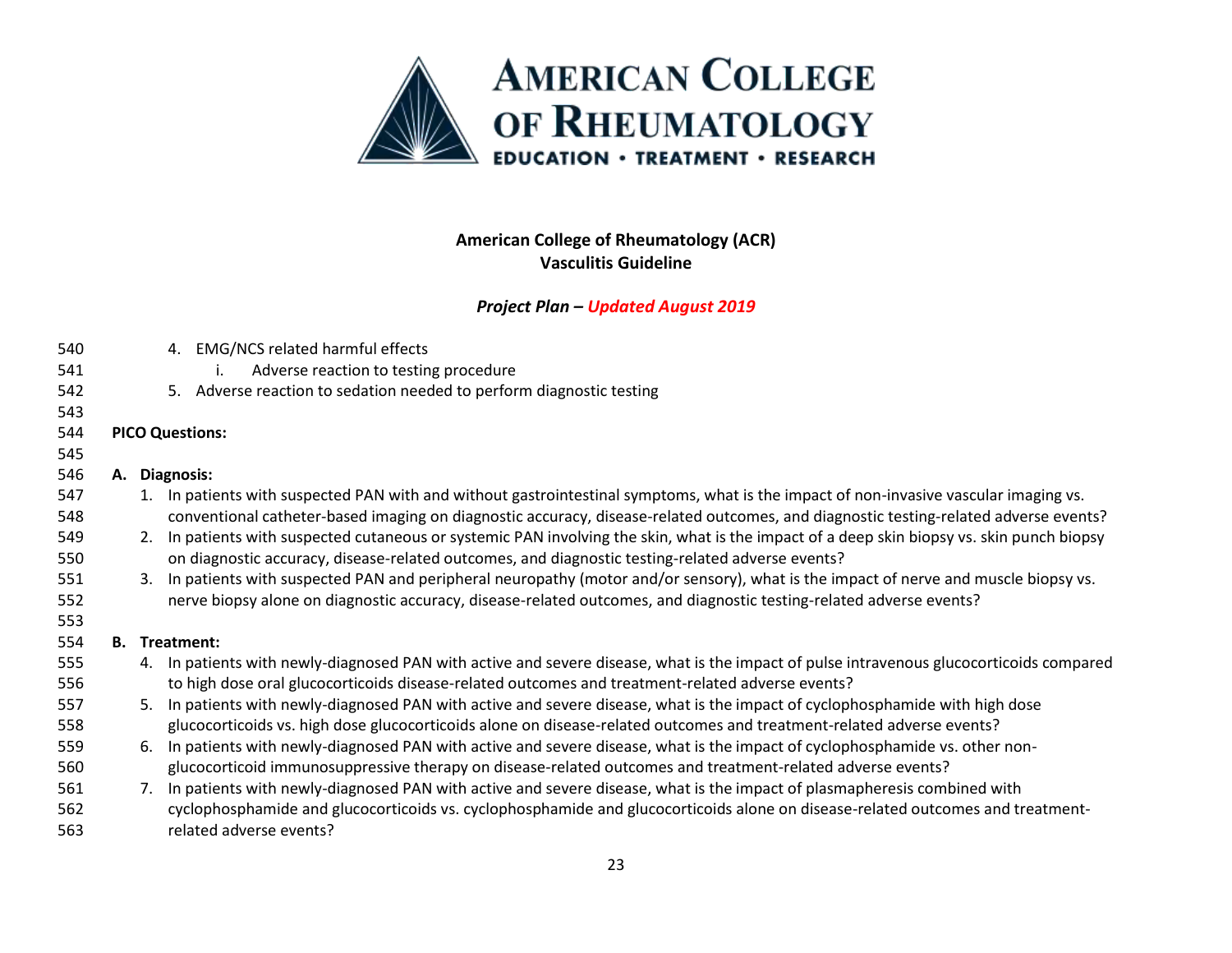

- 8. In patients with newly-diagnosed PAN with active and severe disease, what is the impact of using non-glucocorticoid immunosuppressive therapy (excluding cyclophosphamide) with glucocorticoids vs. glucocorticoids alone on disease-related outcomes and treatment-related adverse events?
- 9. In patients with newly-diagnosed PAN who has achieved remission with cyclophosphamide, what is the impact of transitioning to another non-glucocorticoid immunosuppressive agent vs. continuing with cyclophosphamide on disease-related outcomes and treatment-related adverse events?
- 10. In patients with newly-diagnosed PAN with active disease and severe manifestations, what is the impact of cyclophosphamide vs. 571 rituximab on disease-related outcomes and treatment-related adverse events?
- 11. In patients with newly-diagnosed PAN in remission after remission induction therapy, what is the impact of a rapid taper of glucocorticoids (<6 months) vs. a slow taper (≥ 6 months) on disease-related outcomes and treatment-related adverse events?
- 12. In patients with newly diagnosed PAN with active and non-severe disease, what is the impact of adding of non-glucocorticoid immunosuppressive therapy to glucocorticoids vs. using glucocorticoids alone on disease-related outcomes and treatment-related adverse events?
- 13. In patients with PAN in remission on non-glucocorticoid immunosuppressive therapy, what is the impact of discontinuation of non- glucocorticoid immunosuppressive therapy after 18 months vs. continued treatment on disease-related outcomes and treatment-related adverse events?
- 14. In patients with PAN who has nerve and/or muscle involvement, what is the impact of physical therapy vs. no physical therapy on disease-related outcomes?
- 15. In patients with PAN with refractory disease on glucocorticoids alone, what is the impact of adding of cyclophosphamide vs. increasing the glucocorticoid dose alone on disease-related outcomes and treatment-related adverse events?
- 16. In patients with PAN with refractory disease on glucocorticoids and cyclophosphamide, what is the impact of adding plasmapheresis vs. increasing immunosuppression on disease-related outcomes and treatment-related adverse events?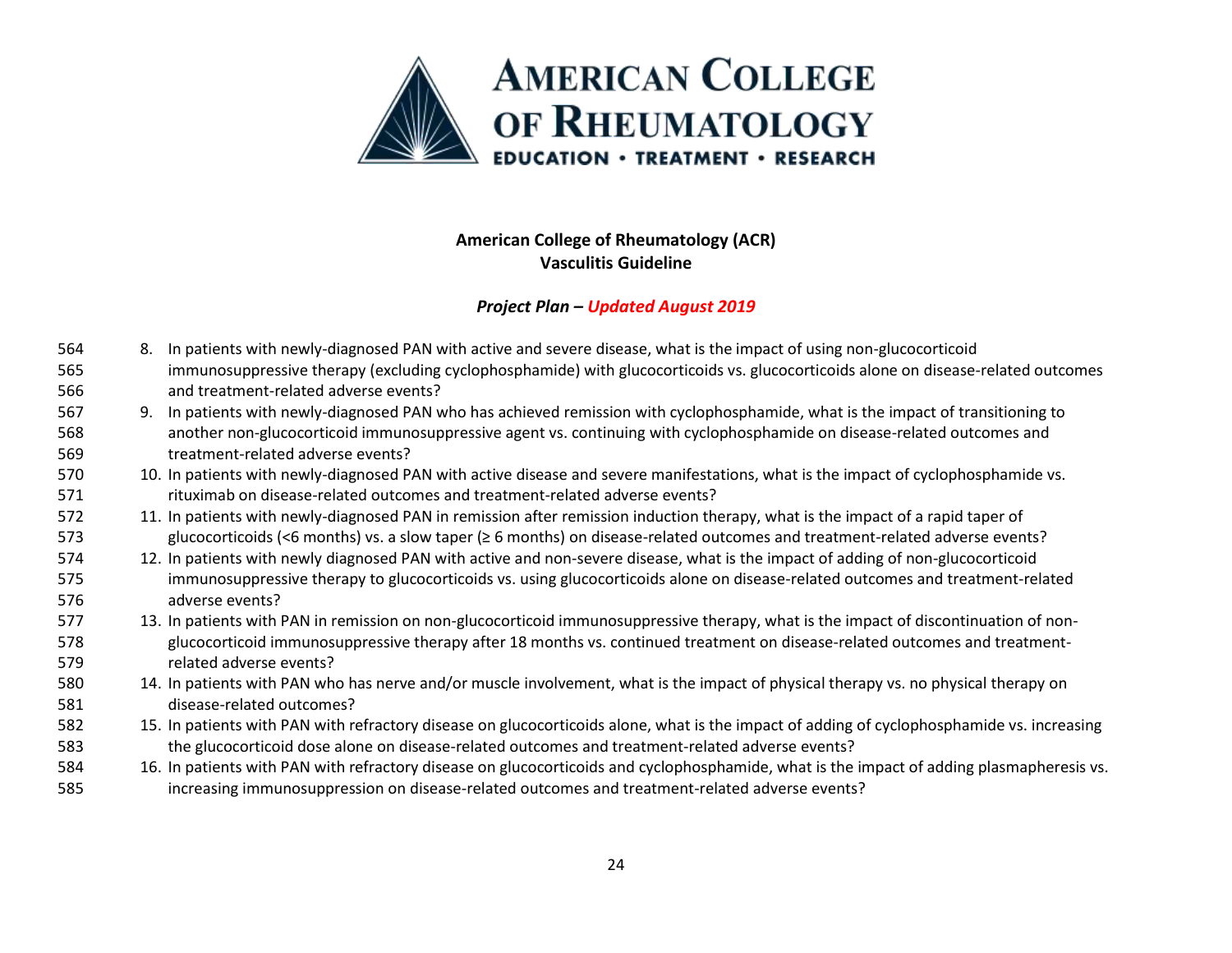

### *Project Plan – Updated August 2019*

- 586 17. UPDATED QUESTION In patients with PAN with refractory disease on glucocorticoids and non-glucocorticoid immunosuppressive therapy 587 (excluding cyclophosphamide), what is the impact of switching to cyclophosphamide vs. increasing glucocorticoid dose alone on disease-related outcomes and treatment-related adverse events?
- 18. NEW QUESTION (added during literature review) In patients with PAN and Adenosine Deaminase 2 deficiency what is the impact of TNF- alpha inhibitors (e.g., infliximab, etanercept, adalimumab) versus glucocorticoids alone on disease-related outcomes and treatment-related adverse events?

### **C. Monitoring:**

- 19. In patients with a history of severe PAN who is clinically asymptomatic but has newly elevated inflammatory markers without a clear etiology, what is the impact of vascular imaging (both invasive and non-invasive) vs. clinical assessment alone on disease-related outcomes and diagnostic testing-related adverse events?
- 20. In patients with a history of severe PAN who is clinically asymptomatic, what is the impact of routine vascular imaging (both invasive and non-invasive) every 6 months vs. vascular imaging only prompted by clinical symptoms/signs on disease-related outcomes and diagnostic testing-related adverse events?
- 21. In patients with a history of peripheral motor neuropathy secondary to PAN, what is the effect of routine EMG/NCS every 6 months vs. routine neurologic exam alone on disease-related outcomes and treatment-related adverse events?
- 

# **KAWASAKI DISEASE (KD)**

- 
- **Definitions:**
- 
- **A. Disease states**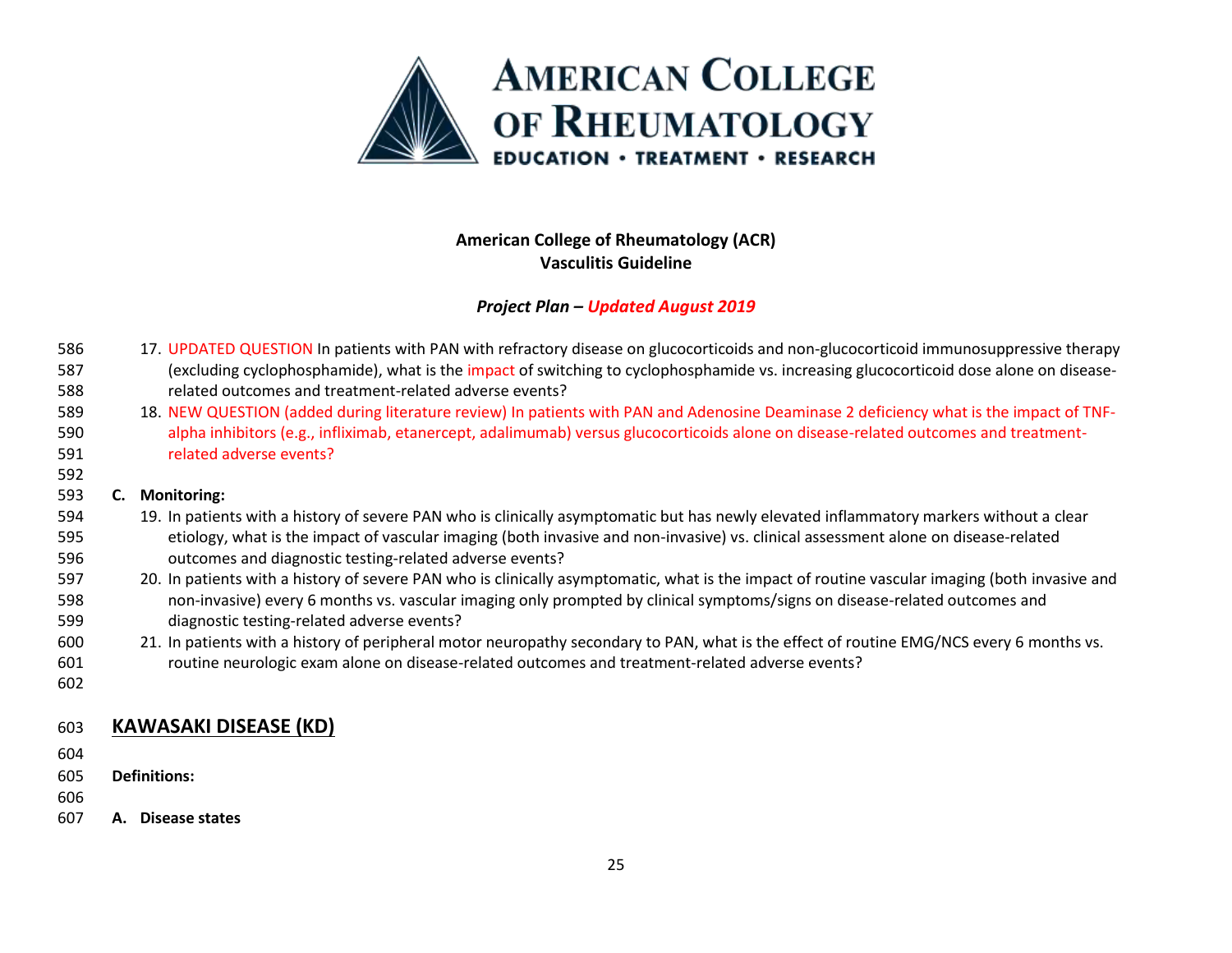

| 608 |                   | 1. KD: Fever lasting at least five days without any other explanation combined with at least four of the five principal clinical findings |  |  |  |  |  |  |
|-----|-------------------|-------------------------------------------------------------------------------------------------------------------------------------------|--|--|--|--|--|--|
| 609 |                   | below. The diagnosis may be made with only 4 days of fever if > 4 principal clinical findings are present. Principal clinical findings:   |  |  |  |  |  |  |
| 610 |                   | i. Bilateral bulbar conjunctival injection                                                                                                |  |  |  |  |  |  |
| 611 |                   | Oral mucous membrane changes, including injected or fissured lips, injected pharynx, or strawberry tongue<br>ii.                          |  |  |  |  |  |  |
| 612 |                   | Peripheral extremity changes, including erythema of palms or soles, edema of hands or feet (acute phase), and periungual<br>iii.          |  |  |  |  |  |  |
| 613 |                   | desquamation (convalescent phase)                                                                                                         |  |  |  |  |  |  |
| 614 |                   | iv. Polymorphous rash                                                                                                                     |  |  |  |  |  |  |
| 615 |                   | v. Cervical lymphadenopathy (at least one lymph node >1.5 cm in diameter)                                                                 |  |  |  |  |  |  |
| 616 |                   | 2. Incomplete KD: Defined according to the algorithm in Newburger JW et al. Circulation 2004 Oct 26;110(17):2747-71 and McCrindle         |  |  |  |  |  |  |
| 617 |                   | et al. Circulation 2017 Apr 25;135(17):e927-e999. More specifically, any infant or child with prolonged unexplained fever, fewer than     |  |  |  |  |  |  |
| 618 |                   | 4 of the principal clinical findings of KD (see above), and compatible laboratory studies (elevated ESR/CRP, elevated transaminases,      |  |  |  |  |  |  |
| 619 |                   | UA with leukocyte esterase negative WBC) or echocardiographic findings (coronary artery dilatation).                                      |  |  |  |  |  |  |
| 620 |                   | 3. KD with high risk scores: child with KD at high risk of inadequate response to IVIG therapy based on risk-scoring systems such as the  |  |  |  |  |  |  |
| 621 |                   | Kobayashi score (Kobayashi T et al., Circulation 2006; 113: 2606-2612), Egami score (Egami K et al., J Pediatr. 2006;149:237-240),        |  |  |  |  |  |  |
| 622 |                   | Sano score (Sano T et al., Eur J Pediatr. 2007;166:131-137), or Harada score (Harada K., Acta Paediatr Jpn. 1991;33:805-810).             |  |  |  |  |  |  |
| 623 |                   | 4. Acute phase KD: initial febrile phase of KD                                                                                            |  |  |  |  |  |  |
| 624 | 5.                | Resolved KD: previously diagnosed KD with resolution of fevers and principal clinical findings, normalization of inflammatory             |  |  |  |  |  |  |
| 625 |                   | markers, and stable coronary artery aneurysms if present                                                                                  |  |  |  |  |  |  |
| 626 |                   |                                                                                                                                           |  |  |  |  |  |  |
| 627 | <b>B.</b> Therapy |                                                                                                                                           |  |  |  |  |  |  |
| 628 | 1.                | Intravenous immunoglobulin (IVIG): 2g/kg administered as a single dose                                                                    |  |  |  |  |  |  |
| 629 |                   | 2. Aspirin:                                                                                                                               |  |  |  |  |  |  |
| 630 |                   | i. Low dose aspirin: 3-5 mg/kg/day                                                                                                        |  |  |  |  |  |  |
| 631 |                   | Moderate dose aspirin: 30-50 mg/kg/day<br>ii.                                                                                             |  |  |  |  |  |  |
|     |                   |                                                                                                                                           |  |  |  |  |  |  |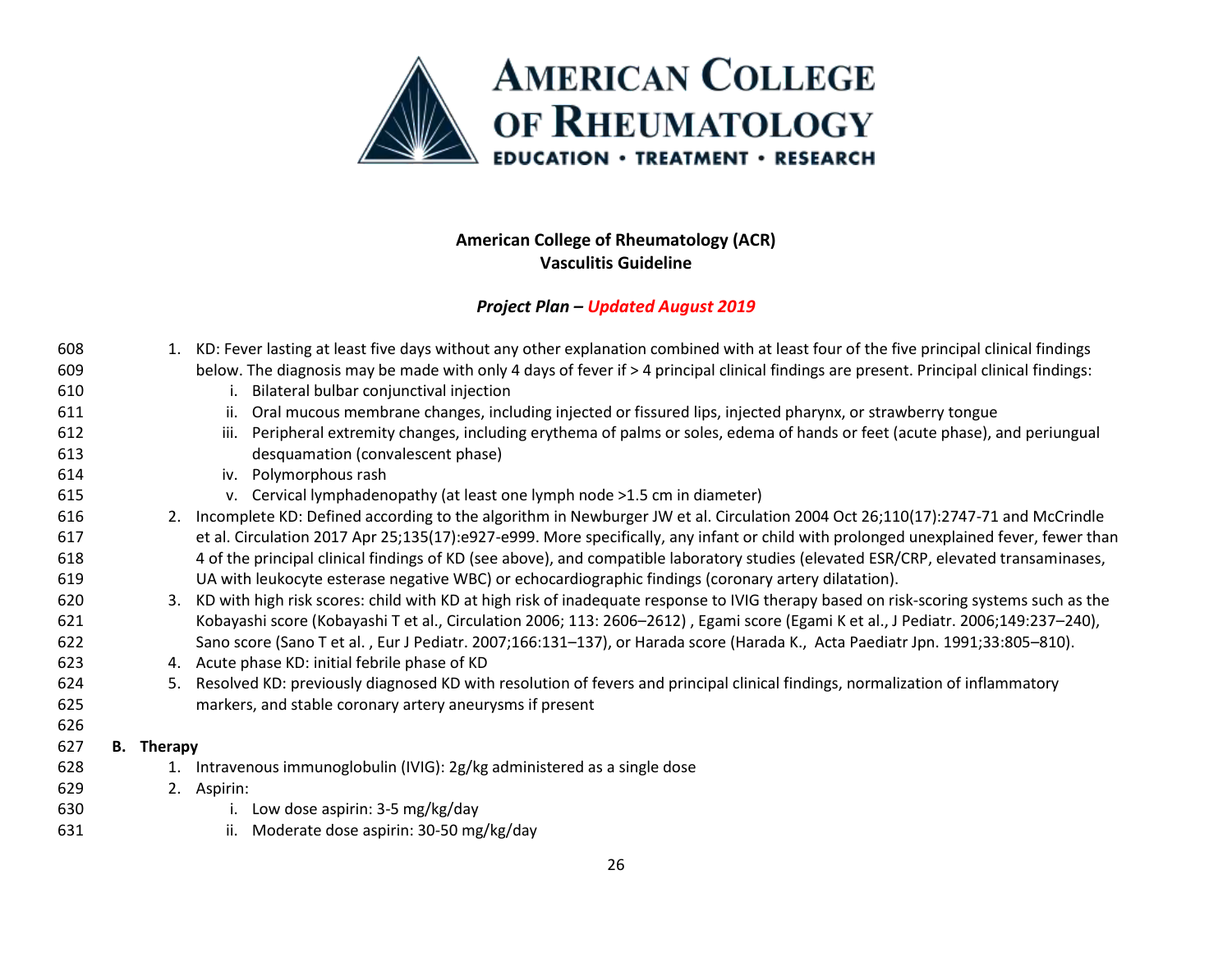

| 632 |     |    | iii. High dose aspirin 80-100 mg/kg/day                                                                                         |
|-----|-----|----|---------------------------------------------------------------------------------------------------------------------------------|
| 633 |     |    | 3. Glucocorticoids:                                                                                                             |
| 634 |     |    | Pulse-dose glucocorticoids: methylprednisolone 30 mg/kg IV daily for 1-3 days, or equivalent                                    |
| 635 |     |    | Oral glucocorticoids: prednisone 2 mg/kg daily for 5-10 days followed by ~25% reduction every 5-7 days, or equivalent<br>ii.    |
| 636 |     |    | 4. Non-glucocorticoid immunosuppressive therapy: cyclophosphamide, cyclosporine, TNF inhibitors, anakinra                       |
| 637 |     | 5. | Anti-coagulation therapy: warfarin, heparin, low molecular weight heparin                                                       |
| 638 |     | 6. | Anti-platelet therapy: aspirin, clopidogrel, dipyridamole                                                                       |
| 639 |     |    |                                                                                                                                 |
| 640 |     |    | Disease assessments                                                                                                             |
| 641 |     |    | 1. Clinical monitoring: Assessing for clinical signs and symptoms of active disease including fever and obtaining clinical labs |
| 642 |     |    | including inflammatory markers                                                                                                  |
| 643 |     |    | Imaging: echocardiogram<br>2.                                                                                                   |
| 644 |     |    |                                                                                                                                 |
| 645 | D.  |    | <b>Disease-related outcomes</b>                                                                                                 |
| 646 |     |    | 1. Clinical symptoms and organ damage attributable to disease, including coronary artery aneurysms and myocardial infarction    |
| 647 |     |    | Relapse<br>2.                                                                                                                   |
| 648 |     |    | Death<br>3.                                                                                                                     |
| 649 |     |    | <b>Patient-Reported Outcomes</b><br>4.                                                                                          |
| 650 |     |    | SF36, (Short Form Health Survey), EQ-5D (Eurogol), or CHQ (Child Health Questionnaire)<br>i.                                    |
| 651 |     |    | If above not available: Patient Global Assessment, PROMIS, RAPID3, or MDHAQ<br>ii.                                              |
| 652 |     |    |                                                                                                                                 |
| 653 | E., |    | Treatment-related adverse events                                                                                                |
| 654 |     |    | 1. Serious adverse events                                                                                                       |
| 655 |     |    | Infection<br>2.                                                                                                                 |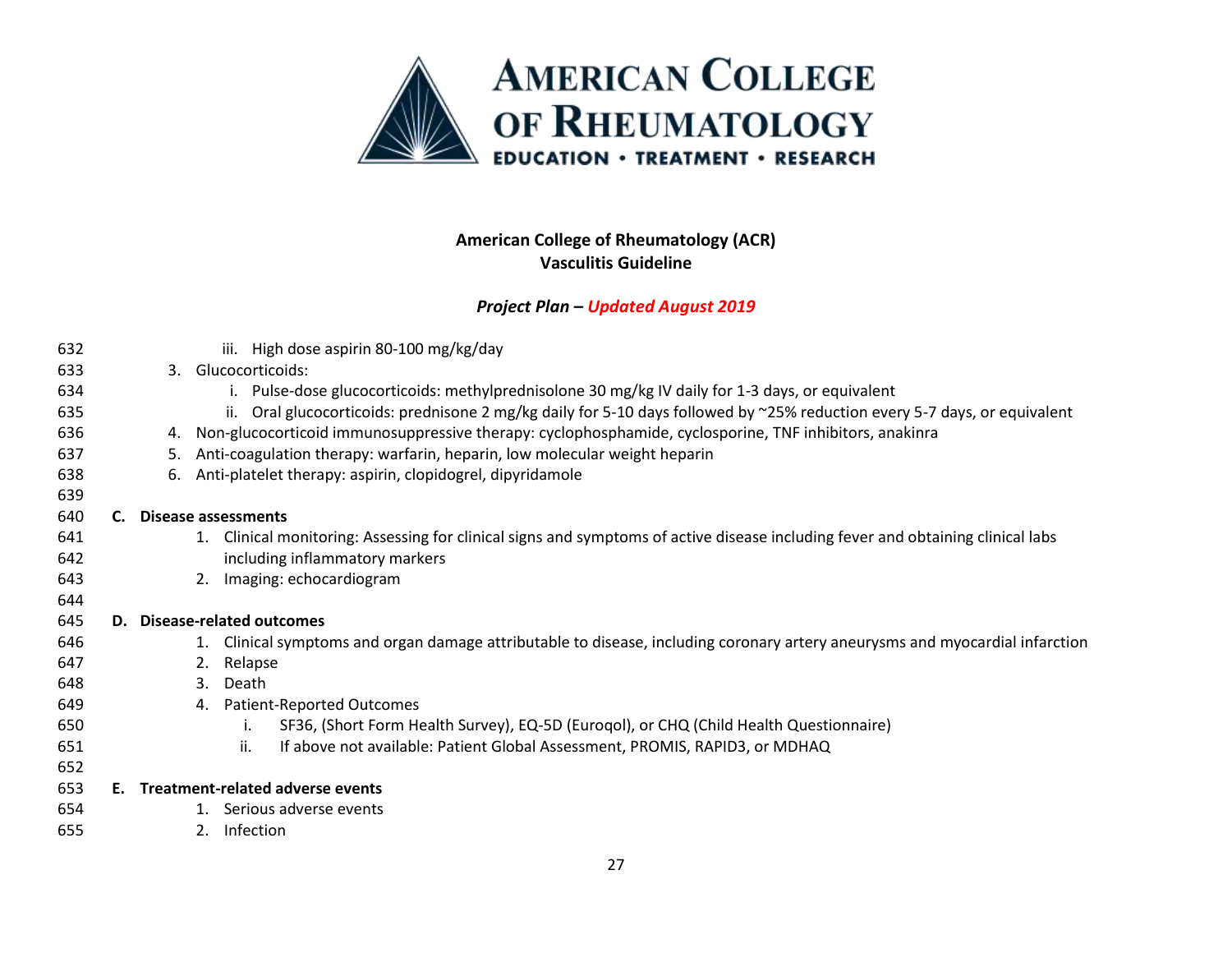

| 656 |                        | 3. Malignancy                                                                                                                                   |  |  |  |  |  |  |  |
|-----|------------------------|-------------------------------------------------------------------------------------------------------------------------------------------------|--|--|--|--|--|--|--|
| 657 |                        | Any toxicity leading to drug/treatment discontinuation<br>4.                                                                                    |  |  |  |  |  |  |  |
| 658 |                        |                                                                                                                                                 |  |  |  |  |  |  |  |
| 659 | F.                     | Diagnostic testing-related adverse events                                                                                                       |  |  |  |  |  |  |  |
| 660 |                        | 1. Adverse events related to sedation needed for diagnostic testing                                                                             |  |  |  |  |  |  |  |
| 661 |                        | 2. Non-invasive imaging-related adverse events (if applicable):                                                                                 |  |  |  |  |  |  |  |
| 662 |                        | i. Adverse events related to contrast exposure including nephrotoxicity                                                                         |  |  |  |  |  |  |  |
| 663 |                        |                                                                                                                                                 |  |  |  |  |  |  |  |
| 664 | <b>PICO Questions:</b> |                                                                                                                                                 |  |  |  |  |  |  |  |
| 665 |                        |                                                                                                                                                 |  |  |  |  |  |  |  |
| 666 |                        | A. Treatment:                                                                                                                                   |  |  |  |  |  |  |  |
| 667 |                        | 1. In children with incomplete KD with unexplained fever ≥7 days, what is the impact of treatment with IVIG therapy before day 10 vs. after     |  |  |  |  |  |  |  |
| 668 |                        | day 10 on the development of disease-related outcomes and treatment-related adverse events?                                                     |  |  |  |  |  |  |  |
| 669 |                        | 2. In children with acute KD and features of macrophage activation syndrome (MAS), what is the impact of treatment with IVIG with               |  |  |  |  |  |  |  |
| 670 |                        | glucocorticoids or anakinra vs. IVIG alone on the development of disease-related outcomes, treatment-related adverse events, and                |  |  |  |  |  |  |  |
| 671 |                        | persistence of MAS?                                                                                                                             |  |  |  |  |  |  |  |
| 672 |                        | 3. In children with acute KD, what is the impact of initial treatment with glucocorticoids vs. IVIG on the development of disease-related       |  |  |  |  |  |  |  |
| 673 |                        | outcomes and treatment-related adverse events?                                                                                                  |  |  |  |  |  |  |  |
| 674 |                        | 4. In children with acute KD with high risk scores, what is the impact of initial treatment with IVIG and glucocorticoids vs. IVIG alone on the |  |  |  |  |  |  |  |
| 675 |                        | development of disease-related outcomes and treatment-related adverse events?                                                                   |  |  |  |  |  |  |  |
| 676 |                        | 5. In children with acute KD with high risk scores, what is the impact of initial therapy with IVIG and other non-glucocorticoid                |  |  |  |  |  |  |  |
| 677 |                        | immunosuppressive agents vs. IVIG alone on the development of disease-related outcomes and treatment-related adverse events?                    |  |  |  |  |  |  |  |
| 678 | 6.                     | In children with acute KD, what is the impact of treatment with any dose of aspirin vs. no aspirin on the development of disease-related        |  |  |  |  |  |  |  |
| 679 |                        | outcomes and treatment-related adverse events?                                                                                                  |  |  |  |  |  |  |  |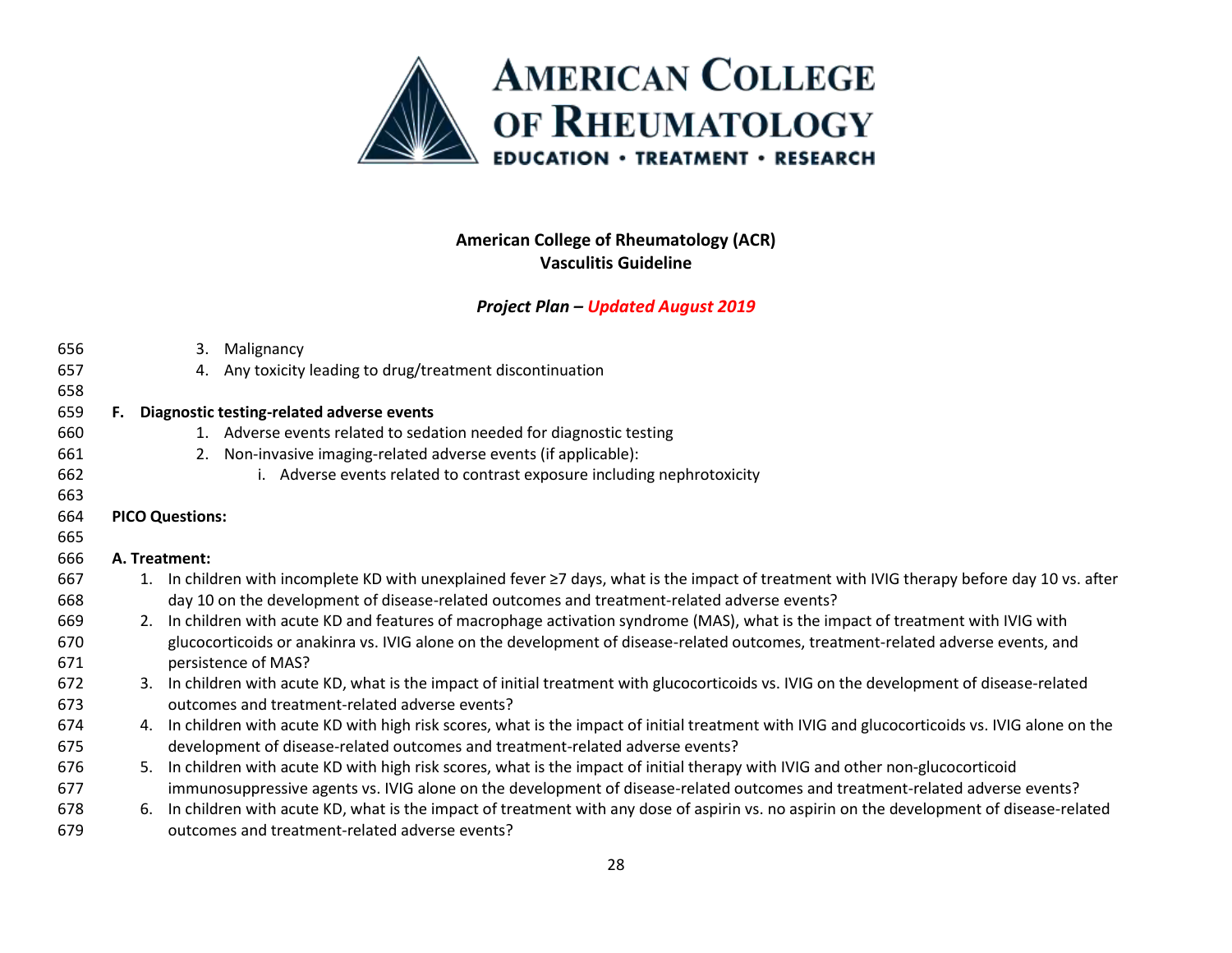

### *Project Plan – Updated August 2019*

- 7. In children with acute KD, what is the impact of initial treatment with high-dose or moderate dose aspirin vs. low-dose aspirin on the development of disease-related outcomes and treatment-related adverse events?
- 682 8. In children with KD and coronary artery aneurysms, what is the impact of treatment with anti-coagulation vs. no anti-coagulation on the development of disease-related outcomes and treatment-related adverse events?
- 9. In children with KD and coronary artery aneurysms, what is the impact of treatment with anti-platelet agents besides aspirin vs. low dose aspirin on the development of disease-related outcomes and adverse effects of anti-platelet therapy?
- 10. In children with acute KD and persistent fevers after initial treatment with IVIG, what is the impact of treatment with glucocorticoids vs. another course of IVIG on the development of disease-related outcomes and treatment-related adverse events?
- 11. In children with acute KD and persistent fevers after initial treatment with IVIG, what is the impact of treatment with glucocorticoids in combination with non-glucocorticoid immunosuppressive therapy vs. treatment with glucocorticoids alone on the development of disease-related outcomes and treatment-related adverse events?
- 12. In children on treatment for acute KD with resolution of fevers, what is the impact of continued daily monitoring for fevers for 2 weeks vs. no monitoring for fevers on the development of disease-related outcomes?
- 13. In children with KD and arthritis that persists after IVIG treatment, what is the impact of treatment with NSAIDs vs. no NSAIDS on the persistence of arthritis, development of disease-related outcomes, and development of treatment-related adverse events?

### **B. Additional diagnostic testing:**

- 1. In children with suspected incomplete KD and fever for over 7 days, what is the impact of obtaining an echocardiogram before day 10 of fever vs. not obtaining an echocardiogram on diagnostic accuracy of KD, development of disease-related outcomes, and development of treatment-related adverse events?
- 2. In children with unexplained shock physiology, what is the impact of obtaining an echocardiogram vs. not obtaining an echocardiogram 701 on the diagnostic accuracy of KD, development of disease-related outcomes, and development of treatment-related adverse events?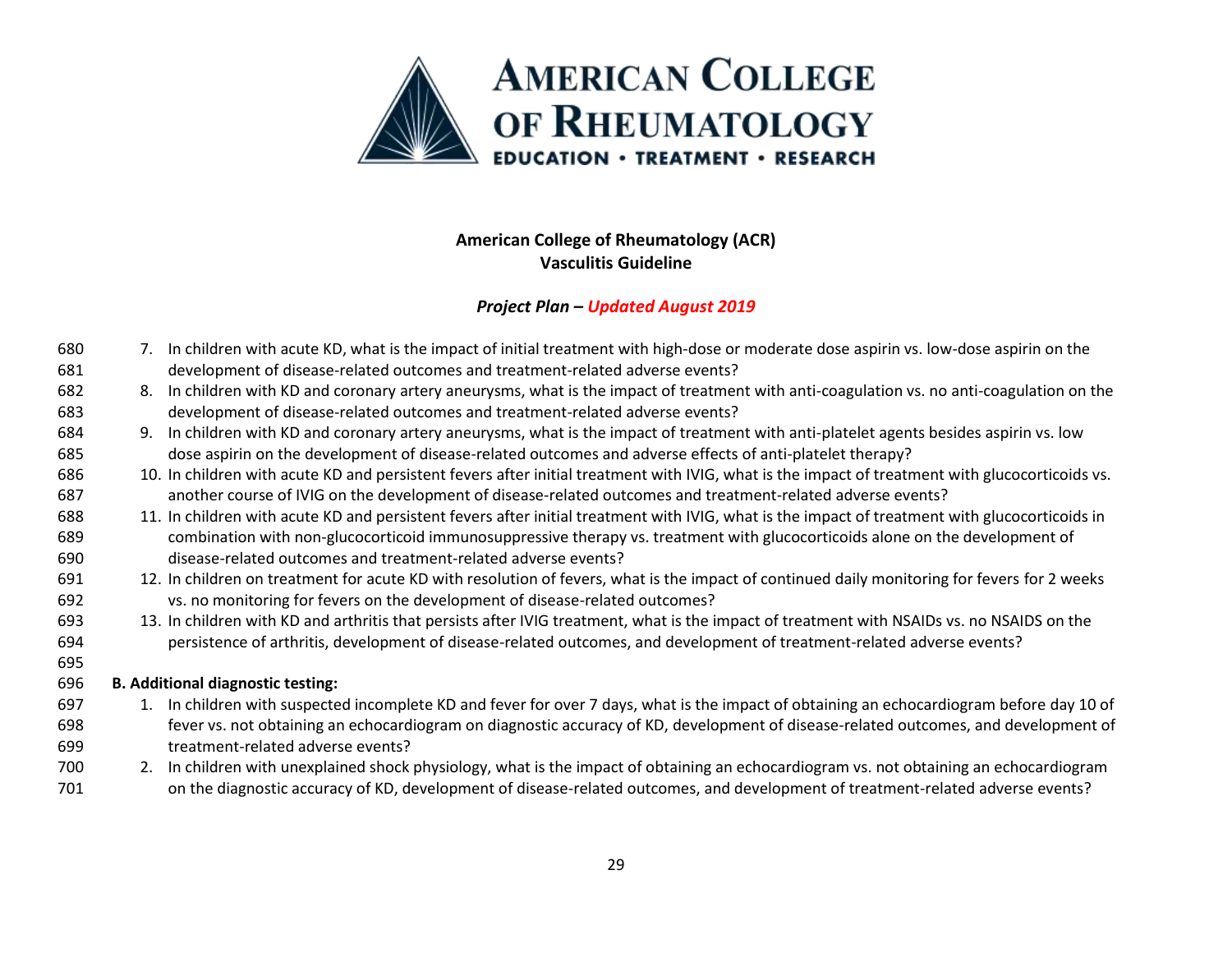

- 3. In children with fever and unexplained macrophage activation syndrome, what is the impact of obtaining an echocardiogram vs. not obtaining an echocardiogram on diagnostic accuracy of KD, development of disease-related outcomes, and development of treatment-related adverse events?
-